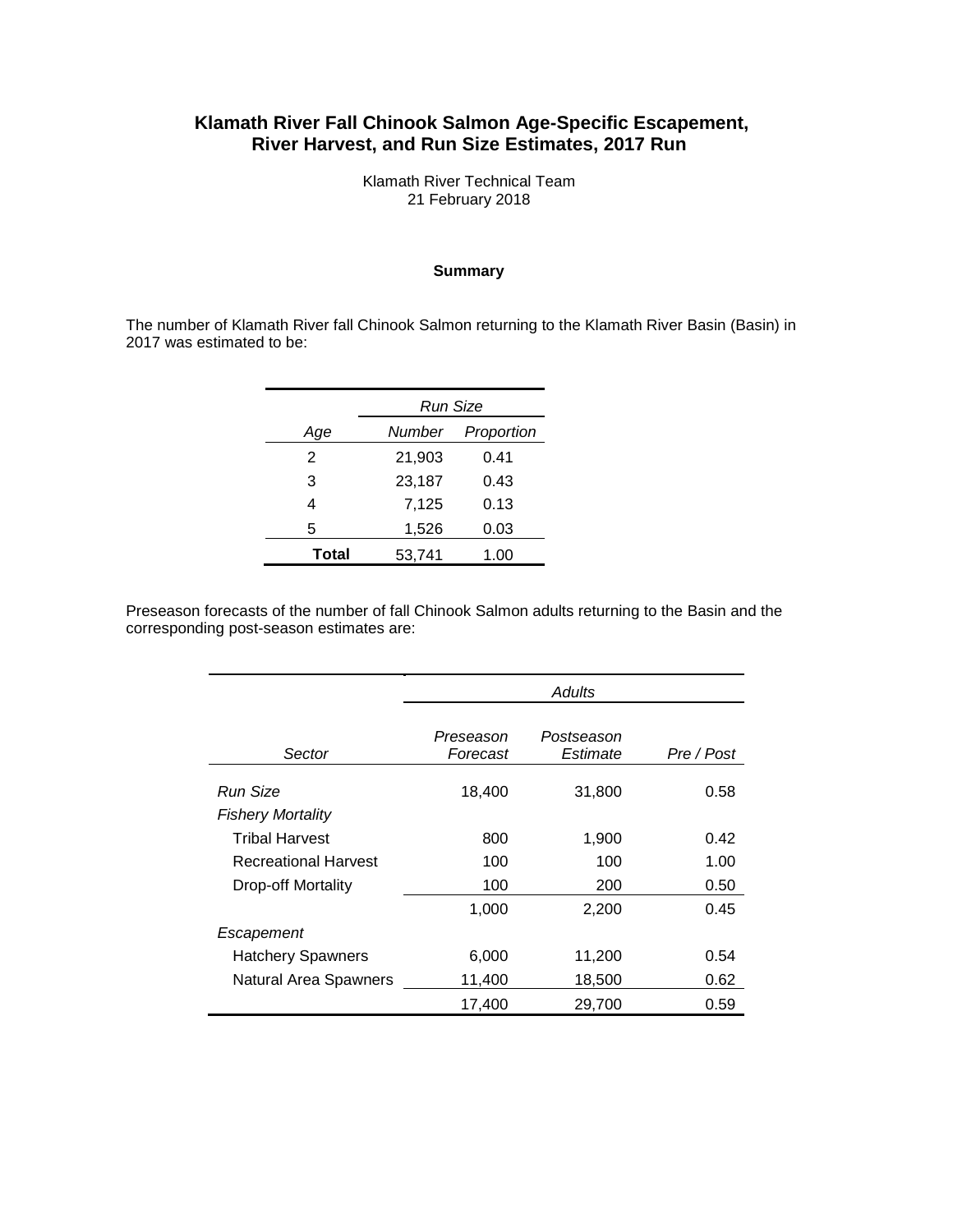#### **Introduction**

This report describes the data and methods used by the Klamath River Technical Team (KRTT) to estimate age-specific numbers of fall Chinook Salmon returning to the Basin in 2017. The estimates provided in this report are consistent with the Klamath Basin Megatable (CDFW 2018) and with the 2018 forecast of ocean stock abundance (KRTT 2018).

Age-specific escapement estimates for 2017 and previous years, coupled with the coded-wire tag (CWT) recovery data from Basin hatchery stocks, allow for a cohort reconstruction of the hatchery and natural components of Klamath River fall Chinook Salmon (Goldwasser et al. 2001, Mohr 2006a, KRTT 2018). Cohort reconstruction enables forecasts to be developed for the current year's ocean stock abundance, ocean fishery contact rates, and percent of spawners expected in natural areas (KRTT 2018). These forecasts are necessary inputs to the Klamath Ocean Harvest Model (Mohr 2006b), the model used by the Pacific Fishery Management Council to forecast the effect of fisheries on Klamath River fall Chinook Salmon.

#### **Methods**

The KRTT obtained estimates of abundance and age composition separately for each sector of harvest and escapement. Random and nonrandom sampling methods of various types were used throughout the Basin (Table 1) to estimate the numbers of fall Chinook Salmon in the 2017 run and to obtain the data from which the Klamath Basin Megatable totals and estimates of age composition were derived. The KRTT relied on surrogate data for estimating age composition where the sample of scales was insufficient, or altogether lacking, within a particular sector.

Estimates of age composition were based on random samples of scales (Table 2) whenever possible. Generally, each scale was aged independently by two trained readers. In cases of disagreement, a third read was used to arbitrate. Statistical methods (Cook and Lord 1978, Cook 1983, Kimura and Chikuni 1987) were used to correct the reader-assigned age composition estimates for potential bias based on the known-age vs. read-age validation matrices. The method used to combine the random sample's known ages (for CWT fish) and unknown read ages for estimation of the escapement or harvest age composition is described in Appendix A.

For cases in which scales were believed to be non-representative of the age-2 component, the KRTT relied on analysis of length-frequency histograms. In these cases, all fish less than or equal to a given fork-length "cutoff" were assumed to be age-2, and all fish greater than the cutoff length were assumed to be adults. The cutoff value varied by sector, and was based on location of the length-frequency nadir and, if appropriate, the length-frequency of known-age fish. As before, scales were used to estimate the age composition of adults (Appendix A).

An indirect method was used to estimate age composition for natural spawners in the Trinity River above the Willow Creek Weir (WCW). Age-specific numbers of fall Chinook Salmon that immigrated above WCW were estimated by applying the age composition from scales collected at the weir to the estimate of total abundance above the weir. Next, the age composition of returns to Trinity River Hatchery and the harvest above WCW were estimated. The age composition of natural spawners above the weir was then estimated as the age-specific abundances above the WCW, minus the age-specific hatchery and harvest totals.

Stream surveys in the Salmon River effectively ended early in the 2017 spawning season due to high flow events. Also because of these high flows, sampling of Wooley Creek was not possible. The alternative method used for estimation of adult escapement to the Salmon River Basin in 2017 is described in Appendix B.

The abundance estimate for the carcass survey in the upper Klamath mainstem from Iron Gate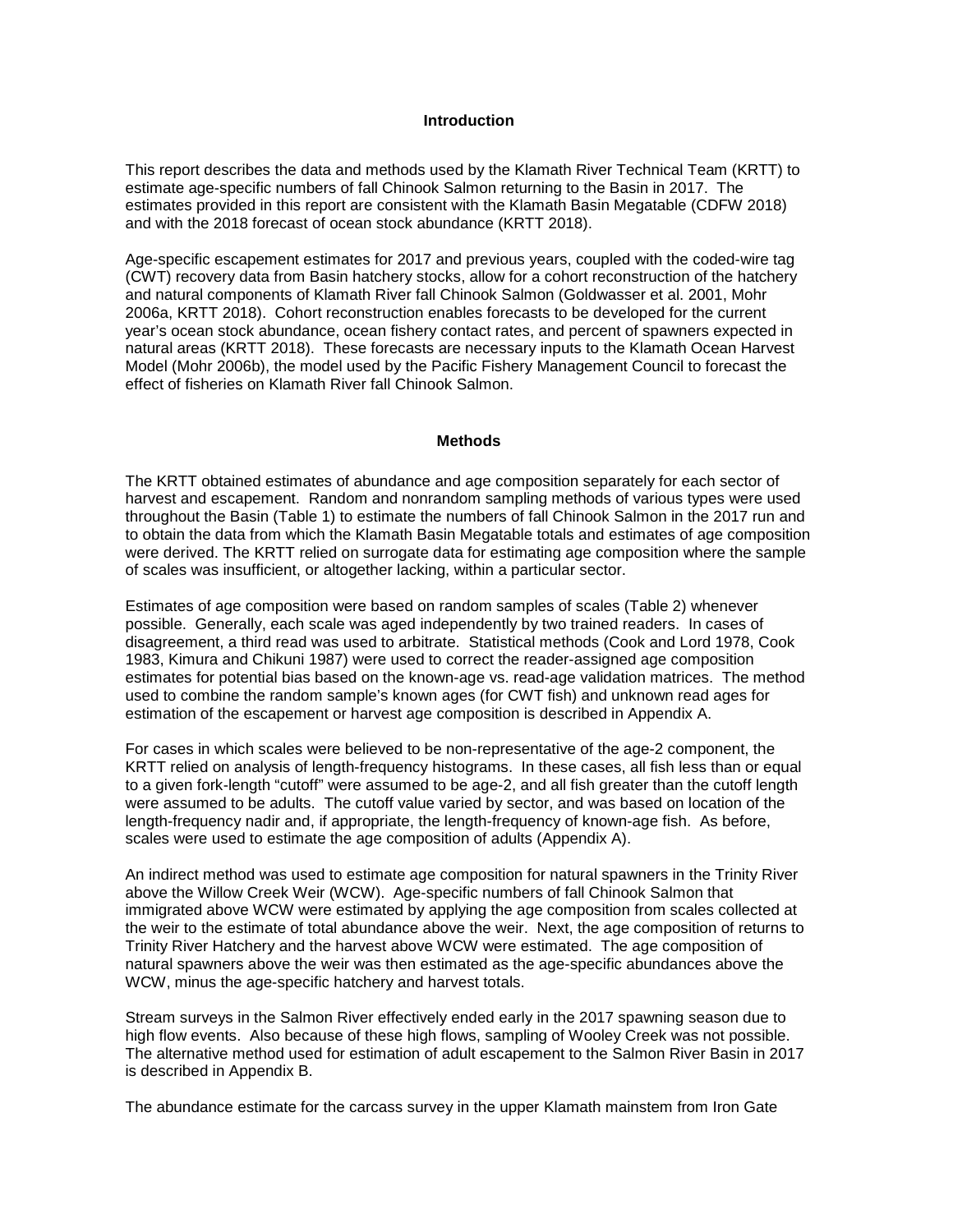Hatchery (IGH) to the Shasta River was generated using a hierarchical latent variable model. This method, applied by USFWS, was first used for the 2016 run. A description of this estimation approach is described in KRTT (2017), Appendix D.

There were two changes to the Klamath mainstem redd survey occurring below the Shasta River. First, the traditional survey area (Shasta River to Indian Creek) was extended downstream to Wingate Bar, an additional 11.2 kilometers. Second, carcass sampling in the mainstem Klamath River from IGH to Shasta River detected an unusually high prevalence of age-2 female Chinook. It was inferred that age-2 females likely constructed redds in the downstream redd survey area (Shasta River to Wingate Bar). A new method was developed to account for the presence of age-2 females that were assumed to construct redds in that area (Appendix C).

The specific protocols used to develop estimates of age composition for each sector are provided in Table 3. A summary of the KRTT methods specific to each sector is given in Appendix D for the Klamath River and Appendix E for the Trinity River.

#### **Results**

A total of 7,863 scales from 17 different sectors were aged for this analysis (Table 2). Of these, 785 were from known-age CWT fish. Known-age scales provide a direct check, or "validation", of accuracy of the scale-based age estimates (Tables 4a and 4b, Appendices F and G). Overall, the scale-based ages were generally accurate. Accuracy within the Trinity Basin was 100% for age-2 fish, 98% for age-3 fish, 100% for age-4 fish, and 67% for age-5 fish. Accuracy within the Klamath River Basin was 98% for age-2 fish, 97% for age-3 fish, 90% for age-4 fish, and 75% for age-5 fish. The statistical bias-adjustment methods employed are intended to correct for scale-reading bias, but the methods assume that the known-age versus read-age validation matrices are themselves well estimated (Kimura and Chikuni 1987).

Table 5 presents estimates of age-specific returns to Basin hatcheries and spawning grounds, as well as Basin harvest by tribal and recreational fisheries and the drop-off mortality associated with those fisheries. Table 6 displays the Table 5 estimates as proportions. Calculations underlying the results summarized in Table 5 are presented in Appendix H.

Recreational fisheries for fall Chinook in the Basin were closed in 2017. A small amount of recreational harvest was estimated to have occurred based on illegal catch in the fall Chinook survey period (beginning on August 15) and fall run fish taken during the spring Chinook survey period (prior to August 15).

The final estimates of the 2016 Klamath Basin age composition are presented in Appendix I.

#### **List of Acronyms and Abbreviations**

| ad-clipped   | adipose fin removed                        |
|--------------|--------------------------------------------|
| <b>CDFW</b>  | California Department of Fish and Wildlife |
| <b>CWT</b>   | coded-wire tag                             |
| EST          | Klamath River estuary                      |
| FL           | fork length                                |
| HVT          | Hoopa Valley Tribe                         |
| IGH          | Iron Gate Hatchery                         |
| <b>KRTAT</b> | Klamath River Technical Advisory Team      |
| KRTT         | Klamath River Technical Team               |
| KТ           | Karuk Tribe                                |
| LRC          | Lower Klamath River Creel                  |
| <b>MKWC</b>  | Mid-Klamath Watershed Council              |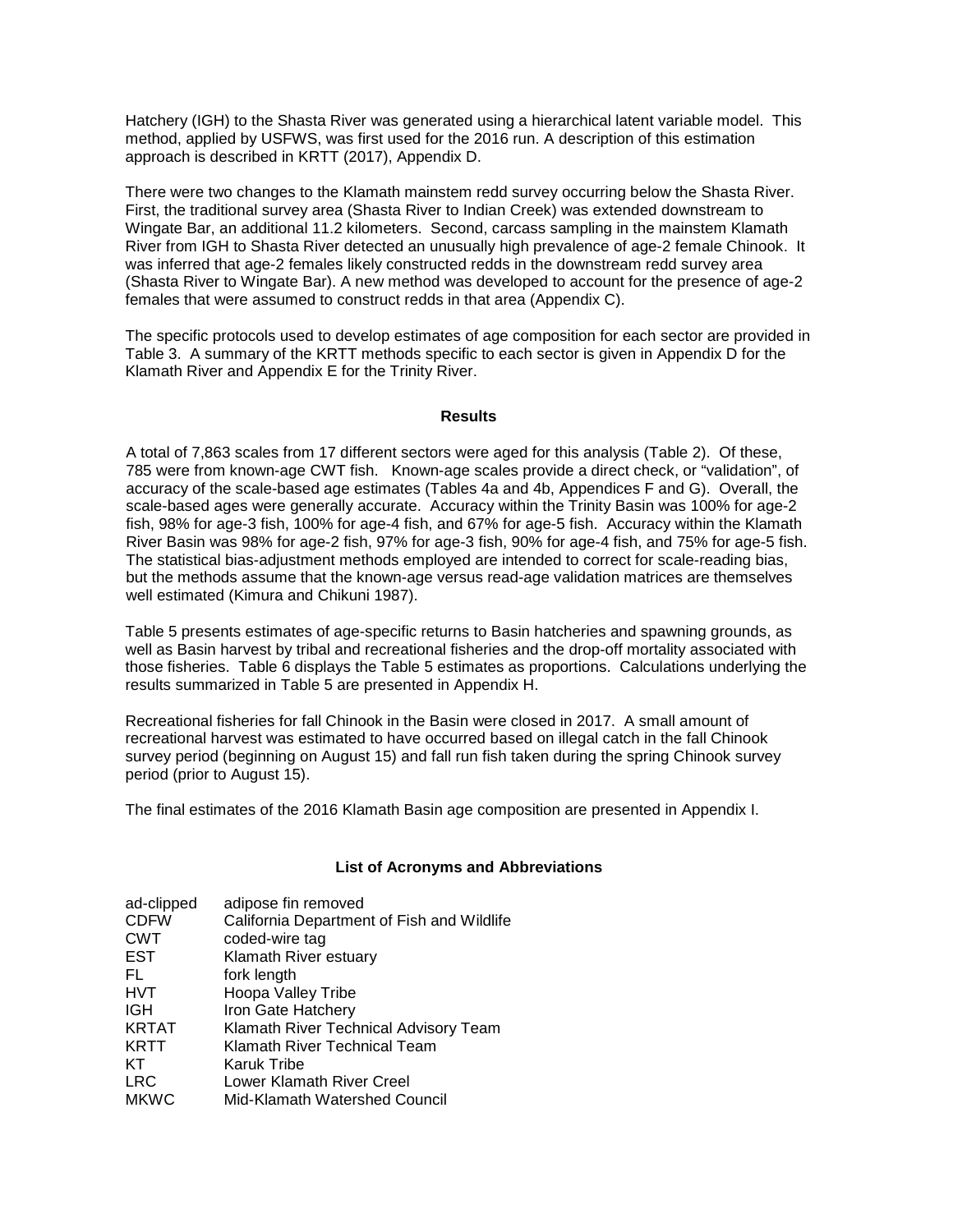| M&U          | Klamath River below Weitchpec: "middle" section (Hwy 101–Surpur Cr.) and "upper" |
|--------------|----------------------------------------------------------------------------------|
|              | section (Surpur Cr.—Trinity River)                                               |
| <b>NCRC</b>  | Northern California Resource Center                                              |
| <b>QVIR</b>  | Quartz Valley Indian Reservation                                                 |
| <b>SCS</b>   | <b>Siskiyou County Schools</b>                                                   |
| <b>SRCD</b>  | <b>Siskiyou Resource Conservation District</b>                                   |
| <b>SRRC</b>  | <b>Salmon River Restoration Council</b>                                          |
| <b>TRH</b>   | <b>Trinity River Hatchery</b>                                                    |
| UR TRIBS     | Upper Klamath River Tributaries                                                  |
| <b>USFS</b>  | U.S. Forest Service                                                              |
| <b>USFWS</b> | U.S. Fish and Wildlife Service                                                   |
| <b>WCW</b>   | <b>Willow Creek Weir</b>                                                         |
| <b>WSP</b>   | AmeriCorps Watershed Stewards Program                                            |
| YT           | <b>Yurok Tribe</b>                                                               |
| <b>YTFP</b>  | <b>Yurok Tribal Fisheries Program</b>                                            |

#### **Literature Cited**

- CDFW (California Department of Fish and Wildlife). 2018. Klamath River basin fall Chinook salmon spawner escapement, in-river harvest and run-size estimates, 1978–2017. Available from W. Sinnen, CDFW, 5341 Ericson Way, Arcata, CA 95521.
- Cook, R.C. and G.E. Lord. 1978. Identification of stocks of Bristol Bay sockeye salmon, *Oncorhynchus nerka*, by evaluating scale patterns with a polynomial discriminant method. Fishery Bulletin 76:415–423.
- Cook, R.C. 1983. Simulation and application of stock composition estimators. Canadian Journal of Fisheries and Aquatic Sciences 40:2113–2118.
- Goldwasser, L., M.S. Mohr, A.M. Grover, and M.L. Palmer-Zwahlen. 2001. The supporting databases and biological analyses for the revision of the Klamath Ocean Harvest Model. Available from M.S. Mohr, National Marine Fisheries Service, 110 Shaffer Road, Santa Cruz, CA 95060.
- Kimura, D.K. and Chikuni, S. 1987. Mixtures of empirical distributions: an iterative application of the age-length key. Biometrics 43:23–35.
- KRTT (Klamath River Technical Team). 2017. Klamath River Fall Chinook Salmon Age-Specific Escapement, River Harvest, and Run Size Estimates, 2016 Run. Available from the Pacific Fishery Management Council, 7700 NE Ambassador Place, Suite 101, Portland, OR 97220-1384. <http://www.pcouncil.org/salmon/background/document-library>
- KRTT (Klamath River Technical Team). 2018. Ocean abundance projections and prospective harvest levels for Klamath River fall Chinook, 2018 season. Available from the Pacific Fishery Management Council, 7700 NE Ambassador Place, Suite 101, Portland, OR 97220-1384. <http://www.pcouncil.org/salmon/background/document-library>
- Mohr, M.S. 2006a. The cohort reconstruction model for Klamath River fall Chinook salmon. Unpublished report. National Marine Fisheries Service, Santa Cruz, CA.
- Mohr, M.S. 2006b. The Klamath Ocean Harvest Model (KOHM): model specification. Unpublished report. National Marine Fisheries Service, Santa Cruz, CA.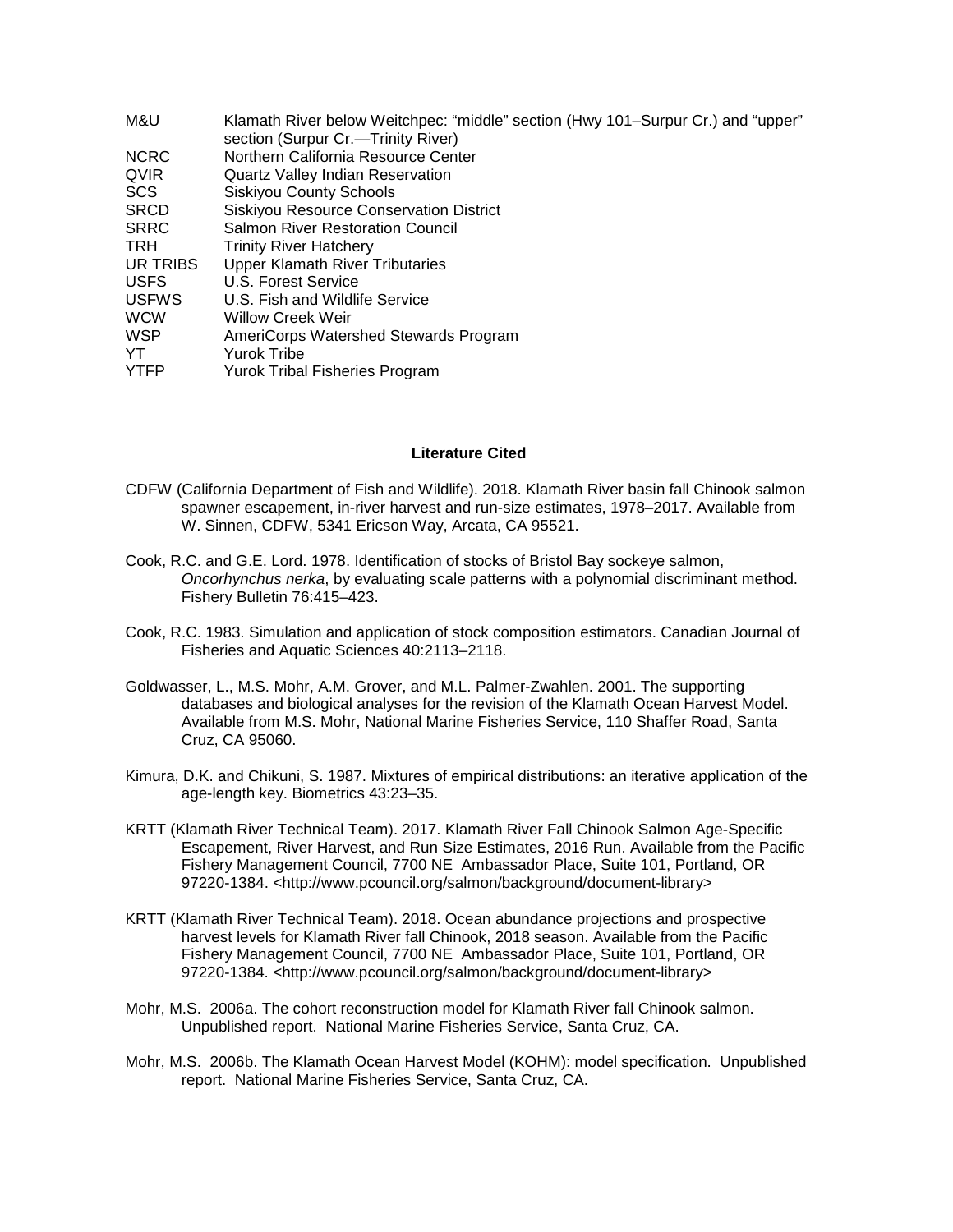#### **Klamath River Technical Team Participants**

*California Department of Fish and Wildlife* Brett Kormos Alex Letvin Vanessa Gusman Morgan Knechtle

*Hoopa Valley Tribe* George Kautsky Billy Matilton Bob Campbell

Kenneth Lindke

*National Marine Fisheries Service* Michael O'Farrell

*U.S. Fish and Wildlife Service* Stephen Gough

*Yurok Tribe* Desma Williams

#### **Acknowledgements**

The Klamath River Technical Team thanks the following individuals for their expert assistance in compiling and reviewing the data for this report: Wade Sinnen, Dan Troxel, Mary Claire Kier, Domenic Giudice, and Jennifer Simon of the California Department of Fish and Wildlife; LeRoy Cyr of the U.S. Forest Service; and Christian Romberger of the U.S. Fish and Wildlife Service. The Yurok Tribe and U.S. Fish and Wildlife Service performed the scale reading analysis for the Klamath River while the Hoopa Valley Tribe performed the scale reading analysis for the Trinity River. Scale collections were provided by the California Department of Fish and Wildlife, Hoopa Valley Tribe, U.S. Fish and Wildlife Service, U.S. Forest Service, and Yurok Tribe.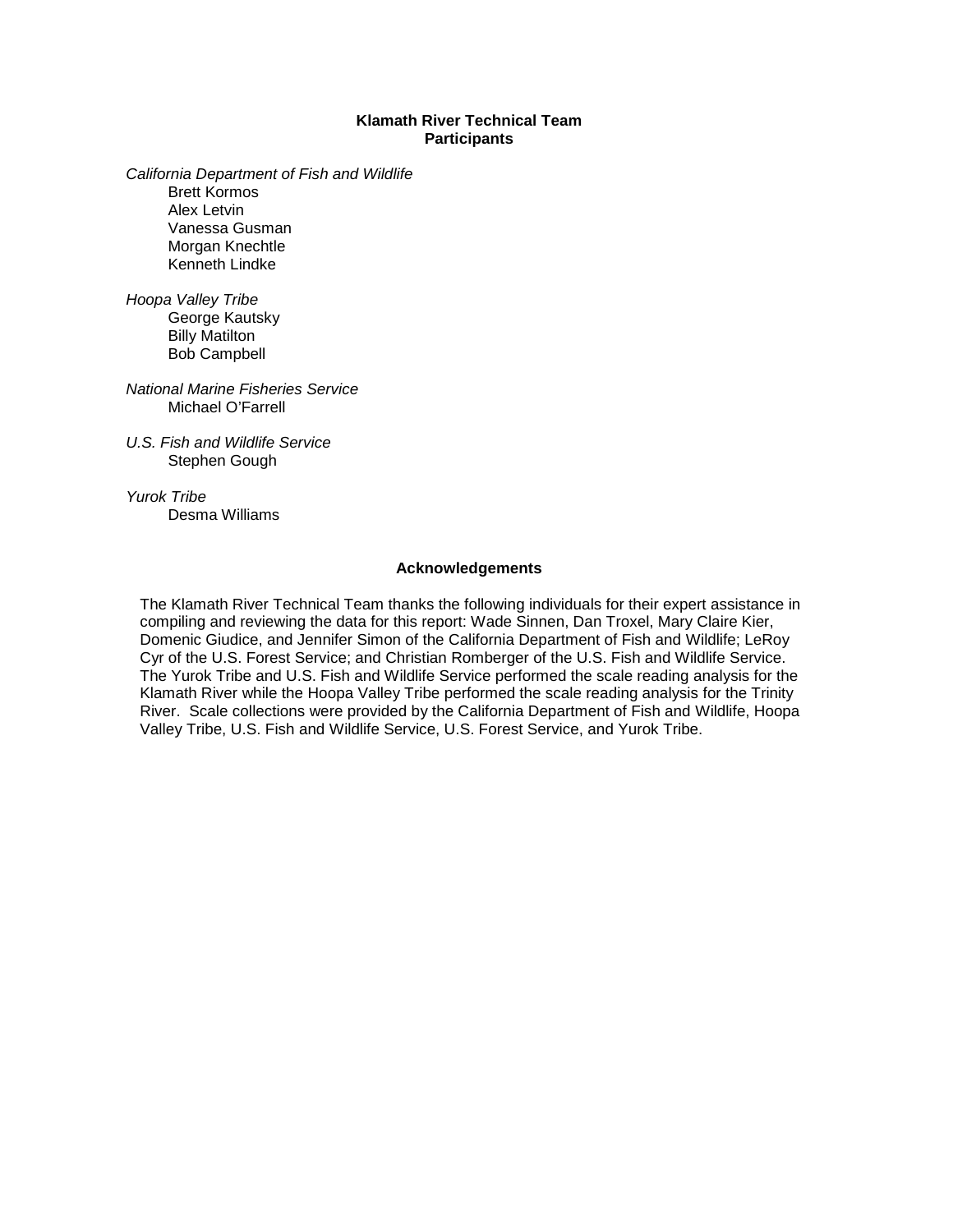Table 1. Estimation and sampling methods used for the 2017 Klamath River fall Chinook run assessment.

| <b>Sampling Location</b>                                                            | <b>Estimation and Sampling Methods</b>                                                                                                                                                                                                                                                                                                                                                                                                                                                    | Agency                                                  |
|-------------------------------------------------------------------------------------|-------------------------------------------------------------------------------------------------------------------------------------------------------------------------------------------------------------------------------------------------------------------------------------------------------------------------------------------------------------------------------------------------------------------------------------------------------------------------------------------|---------------------------------------------------------|
| <b>Hatchery Spawners</b>                                                            |                                                                                                                                                                                                                                                                                                                                                                                                                                                                                           |                                                         |
| Iron Gate Hatchery (IGH)                                                            | Direct count. All fish examined for fin-clips, tags, and marks. Bio-data collected from a systematic random sample of 20% of the fish.<br>Additionally, all ad-clipped fish were bio-sampled.                                                                                                                                                                                                                                                                                             | CDFW, WSP                                               |
| Trinity River Hatchery (TRH)                                                        | Direct count. All fish examined for fin-clips, tags, and marks. Bio-data collected from a systematic random sample of 25% of the fish.                                                                                                                                                                                                                                                                                                                                                    | CDFW, HVT                                               |
| <b>Natural Spawners</b><br>Salmon River Basin                                       | Redd surveys of the upper and lower mainstem and tributaries. Total redds estimated by extrapolating redds counted from surveys through<br>JW 44 based on historical redd deposition rate since 1998. Wooley Creek redd count was estimated using the historical ratio of redds there<br>versus the rest of the Salmon River basin (Appendix B). Total run based on expanded redd count (2*total redd count)/(1-proportion of<br>jacks). Bio-data collected from all carcasses recovered. | CDFW, USFS, USFWS,<br>KT, SRRC, SCS, WSP,<br>MKWC, NCRC |
| Scott River Basin                                                                   | Combination ARIS acoustic and video count above weir at river mile 18 and redd survey below the weir. Total run based on ARIS acoustic<br>and video count through the weir and redd survey (Total run below the weir = (2*total redd count)/(1-proportion jacks)). Bio-data collected<br>from all carcasses recovered.                                                                                                                                                                    | CDFW, QVIR, USFS, KT,<br>NCRC, SRCD, WSP                |
| Shasta River Basin                                                                  | Video count above weir. Bio-data collected from all carcasses upstream of video weir site, and a systematic random sample of carcasses<br>stranded on weir.                                                                                                                                                                                                                                                                                                                               | CDFW, WSP                                               |
| Bogus Creek Basin                                                                   | Video count above weir and twice weekly direct carcass count below weir. Bio-data collected from a systematic random sample (1:2) of all<br>carcasses observed during surveys above and below weir. Additionally, all ad-clipped fish were bio-sampled.                                                                                                                                                                                                                                   | CDFW, WSP                                               |
| Klamath River mainstem (IGH to Shasta<br>R.)                                        | Hierarchical Latent Variable Model from weekly carcass surveys. Bio-data collected from fresh carcasses.                                                                                                                                                                                                                                                                                                                                                                                  | USFWS, YT                                               |
| Klamath River mainstem (Shasta R. to<br>Wingate Bar)                                | Weekly redd surveys. Adult escapement was the sum of redds by adult females and total redds, assuming each redd also represents one<br>adult male (Appendix C). Age-2 escapement was the sum of age-2 males and redds made by age-2 females.                                                                                                                                                                                                                                              | USFWS, KT                                               |
| Klamath Tributaries above Trinity                                                   | Periodic redd surveys. High flows precluded repeated surveys in some areas. Total run = (2*total redd count)/(1-proportion jacks) + live fish<br>observed on last day surveyed. Jacks estimated from Klamath tributary scale-age data. Bio-data collected from all carcasses recovered.                                                                                                                                                                                                   | USFS, CDFW, KT, YT,<br>SRRC, MKWC, WSP                  |
| <b>Blue Creek</b>                                                                   | Total estimated using the maximum count from dive surveys conducted between 7 November and 14 December. Bio-data was collected<br>from all carcasses recovered.                                                                                                                                                                                                                                                                                                                           | YT                                                      |
| Trinity River (mainstem above WCW)                                                  | Mark-recapture (stratified Peterson); marks applied at WCW and recovered at TRH. All fish bio-sampled and scales collected from every<br>Chinook in good condition. Natural area spawning escapement estimated by subtracting age-specific estimates of hatchery returns and<br>recreational harvest above WCW from age-specific estimates of the total run upstream of WCW.                                                                                                              | CDFW. HVT                                               |
| Trinity River (mainstem below WCW)                                                  | Bi-weekly redd surveys. Total run = (2*total redd count)/(1-proportion jacks). Bio-data collected from all recovered carcasses.                                                                                                                                                                                                                                                                                                                                                           | HVT, USFWS                                              |
| Trinity Tributaries (above Reservation;<br>below WCW)                               | Periodic redd surveys. Total run = (2*total redd count)/(1-proportion jacks) + live fish observed on last day surveyed.                                                                                                                                                                                                                                                                                                                                                                   | CDFW, USFS, HVT, WSP                                    |
| <b>Hoopa Reservation Tributaries</b>                                                | Periodic redd surveys. Total run = (2*total redd count)/(1-proportion jacks). Bio-data collected from all recovered carcasses.                                                                                                                                                                                                                                                                                                                                                            | <b>HVT</b>                                              |
| <b>Recreational Harvest</b><br>Klamath River (below Hwy 101 bridge)                 | Jack and adult estimates based on access point creel survey during 2 randomly selected days per statistical week, two weekdays or<br>weekend days on alternating weeks. Additional sampling occurred in JW 32 and 33. Bio-data collected during angler interviews.                                                                                                                                                                                                                        | <b>CDFW</b>                                             |
| Klamath River (Hwy 101 to Weitchpec)                                                | Jack and adult estimates based on access point creel survey during 2 randomly selected days per statistical week, two weekdays or<br>weekend days on alternating weeks. Additional sampling occurred in JW 32 and 35. Bio-data collected during angler interviews.                                                                                                                                                                                                                        | <b>CDFW</b>                                             |
| Klamath River (Weitchpec to IGH)                                                    | No survey. Ratio estimator was not used in 2017 due to closure of the fall-run fishery after 15 August.                                                                                                                                                                                                                                                                                                                                                                                   | <b>CDFW</b>                                             |
| Trinity River Basin (above WCW)                                                     | No legal recreational harvest of Chinook Salmon in 2017 was allowed. No tags were returned by anglers from fish reported as harvested.                                                                                                                                                                                                                                                                                                                                                    | CDFW, HVT                                               |
| Trinity River Basin (below WCW)                                                     | Roving access creel survey during three randomly selected days per statistical week stratified by weekdays (M-Th) and weekend (F-Su) days<br>(1 weekday and 2 weekend). Bio-data collected during angler interviews.                                                                                                                                                                                                                                                                      | <b>HVT</b>                                              |
| <b>Tribal Harvest</b>                                                               |                                                                                                                                                                                                                                                                                                                                                                                                                                                                                           |                                                         |
| Klamath River (below Hwy 101)                                                       | Daily harvest estimates based on effort and catch-per-effort surveys and a census of the elder net fishery. Bio-data collected during elder<br>net harvest.                                                                                                                                                                                                                                                                                                                               | YT                                                      |
| Klamath River (Hwy 101 to Trinity mouth)                                            | Daily harvest estimates based on effort and catch-per-effort surveys of incidental harvest in the steelhead fishery. No bio-data collected.                                                                                                                                                                                                                                                                                                                                               | YT                                                      |
| Trinity River (net and hook-and-line)                                               | Effort and catch-per-effort surveys during four randomly selected days per statistical week for the net fishery, and three randomly selected<br>days for the hook-and-line fishery. Bio-data collected during net harvest interviews.                                                                                                                                                                                                                                                     | <b>HVT</b>                                              |
| Trinity River (harvest weir)                                                        | Direct count of all harvested fish. Bio-data collected from all harvested fish.                                                                                                                                                                                                                                                                                                                                                                                                           | <b>HVT</b>                                              |
| <b>Fishery Dropoff Mortality</b><br>Recreational Angling Dropoff Mortality<br>2.04% | Not directly estimated. Assumed rate relative to fishery impacts = .02; relative to fishery harvest = .02/(1-.02).                                                                                                                                                                                                                                                                                                                                                                        | <b>KRTAT</b>                                            |
| Tribal Net Dropoff Mortality 8.7%                                                   | Not directly estimated. Assumed rate relative to fishery impacts = .08; relative to fishery harvest = .08/(1-.08).                                                                                                                                                                                                                                                                                                                                                                        | <b>KRTAT</b>                                            |

 $^{\rm a}$  Bio-data generally includes: fork length, scale, sex, tags or marks, and CWT recovery from dead ad-clipped fish.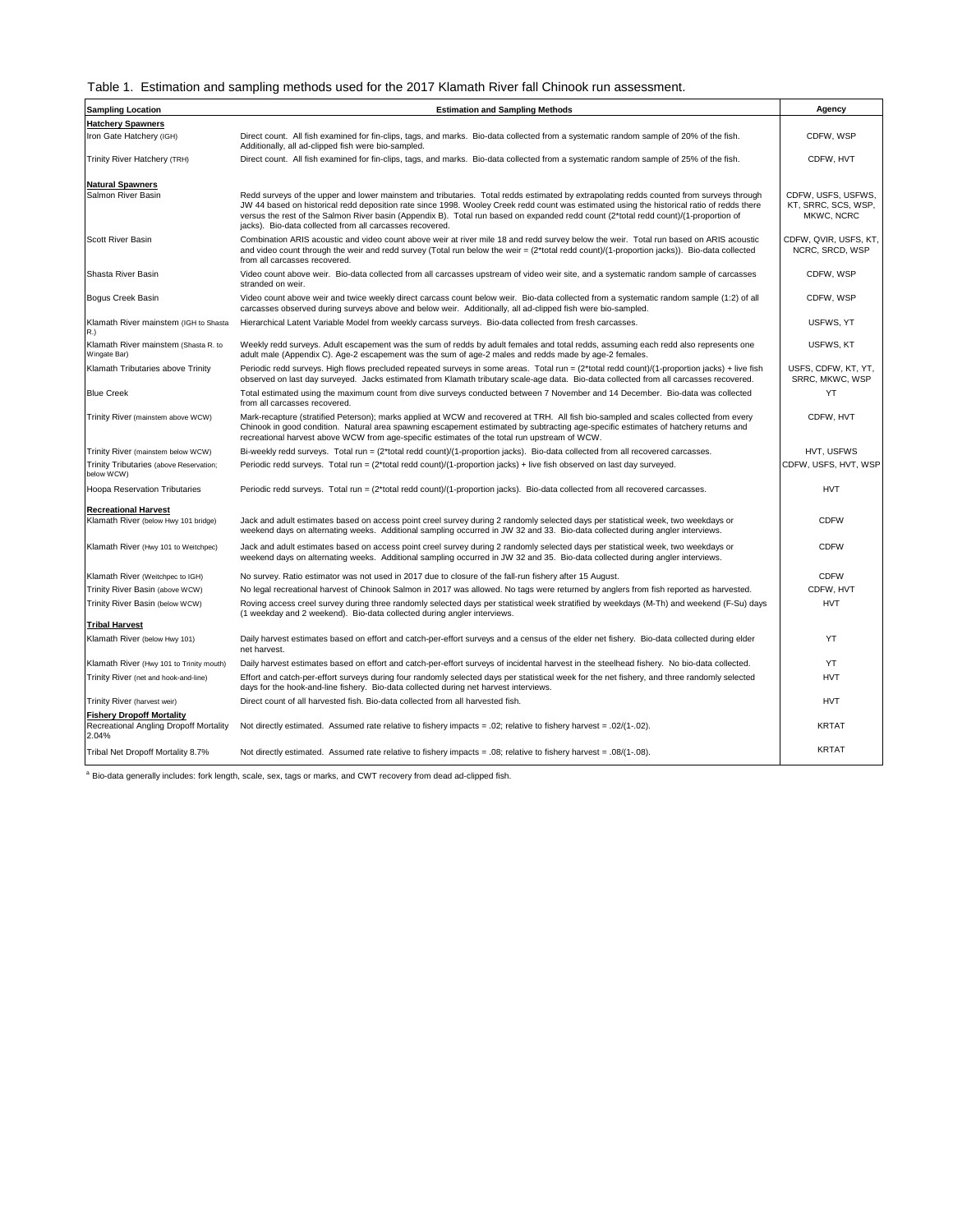|                                        |                                                   | Aged           |                |                                  |              |
|----------------------------------------|---------------------------------------------------|----------------|----------------|----------------------------------|--------------|
|                                        | Unknown-age <sup>a/</sup> Known-age <sup>b/</sup> |                |                | Total<br>Collected <sup>c/</sup> |              |
| <b>Sampling Location</b>               |                                                   |                | Total          |                                  | Agency       |
| <b>Hatchery Spawners</b>               |                                                   |                |                |                                  |              |
| Iron Gate Hatchery (IGH)               | 1,569                                             | 192            | 1,761          | 2,034                            | <b>CDFW</b>  |
| <b>Trinity River Hatchery (TRH)</b>    | 1,017                                             | 309            | 1,326          | 1,410                            | <b>HVT</b>   |
| <b>Natural Spawners</b>                |                                                   |                |                |                                  |              |
| <b>Salmon River Carcass Survey</b>     | 75                                                | $\mathbf 0$    | 75             | 78                               | <b>CDFW</b>  |
| <b>Scott River Carcass Survey</b>      | 441                                               | 0              | 441            | 448                              | <b>CDFW</b>  |
| <b>Shasta River Carcass</b>            | 82                                                | 0              | 82             | 256                              | <b>CDFW</b>  |
| <b>Bogus Creek</b>                     | 654                                               | 56             | 710            | 745                              | <b>CDFW</b>  |
| Klamath River mainstem                 | 585                                               | 50             | 635            | 1,168                            | <b>USFWS</b> |
| <b>Upper Klamath River tributaries</b> | 36                                                | 0              | 36             | 39                               | <b>USFS</b>  |
| <b>Blue Creek Snorkel</b>              | 4                                                 | 0              | $\overline{4}$ | $\overline{4}$                   | YT           |
| <b>Willow Creek Weir</b>               | 1,688                                             | 127            | 1,815          | 1,857                            | CDFW, HVT    |
| <b>Lower Trinity River Carcass</b>     | $\overline{0}$                                    | 0              | $\mathbf 0$    | $\mathbf 0$                      | <b>HVT</b>   |
| <b>Hoopa Reservation tributaries</b>   | 1                                                 | 0              | 1              | 1                                | <b>HVT</b>   |
| <b>Other Trinity River tributaries</b> | $\overline{2}$                                    | $\overline{0}$ | $\overline{2}$ | $\overline{2}$                   | <b>USFS</b>  |
| <b>Recreational Harvest</b>            |                                                   |                |                |                                  |              |
| <b>Lower Klamath River Creel</b>       | 25                                                | 1              | 26             | 26                               | <b>CDFW</b>  |
| <b>Lower Trinity River Creel</b>       | $\overline{2}$                                    | 1              | 3              | 3                                | <b>HVT</b>   |
| <b>Tribal Harvest</b>                  |                                                   |                |                |                                  |              |
| Klamath River (below Hwy 101)          | 178                                               | 11             | 189            | 191                              | YT           |
| Klamath River (Hwy 101 to Trinity R)   | $\mathbf 0$                                       | 0              | $\overline{0}$ | $\overline{0}$                   | YT           |
| Trinity River (net and hook-and-line)  | 468                                               | 32             | 500            | 516                              | <b>HVT</b>   |
| Trinity River (harvest weir)           | 83                                                | 6              | 89             | 89                               | <b>HVT</b>   |
| <b>TOTAL</b>                           | 6,910                                             | 785            | 7,695          | 8,867                            |              |

Table 2. Scale sampling locations and numbers of scales collected for the 2017 Klamath Basin fall Chinook age-composition assessment.

a/ Scales from non-ad-clipped fish and ad-clipped fish without CWTs, mounted and read.

b/ Scales from all mounted and aged ad-clipped CWT fish; non-random CWT fish used for validation but not age composition.

c/ Scales collected from the area.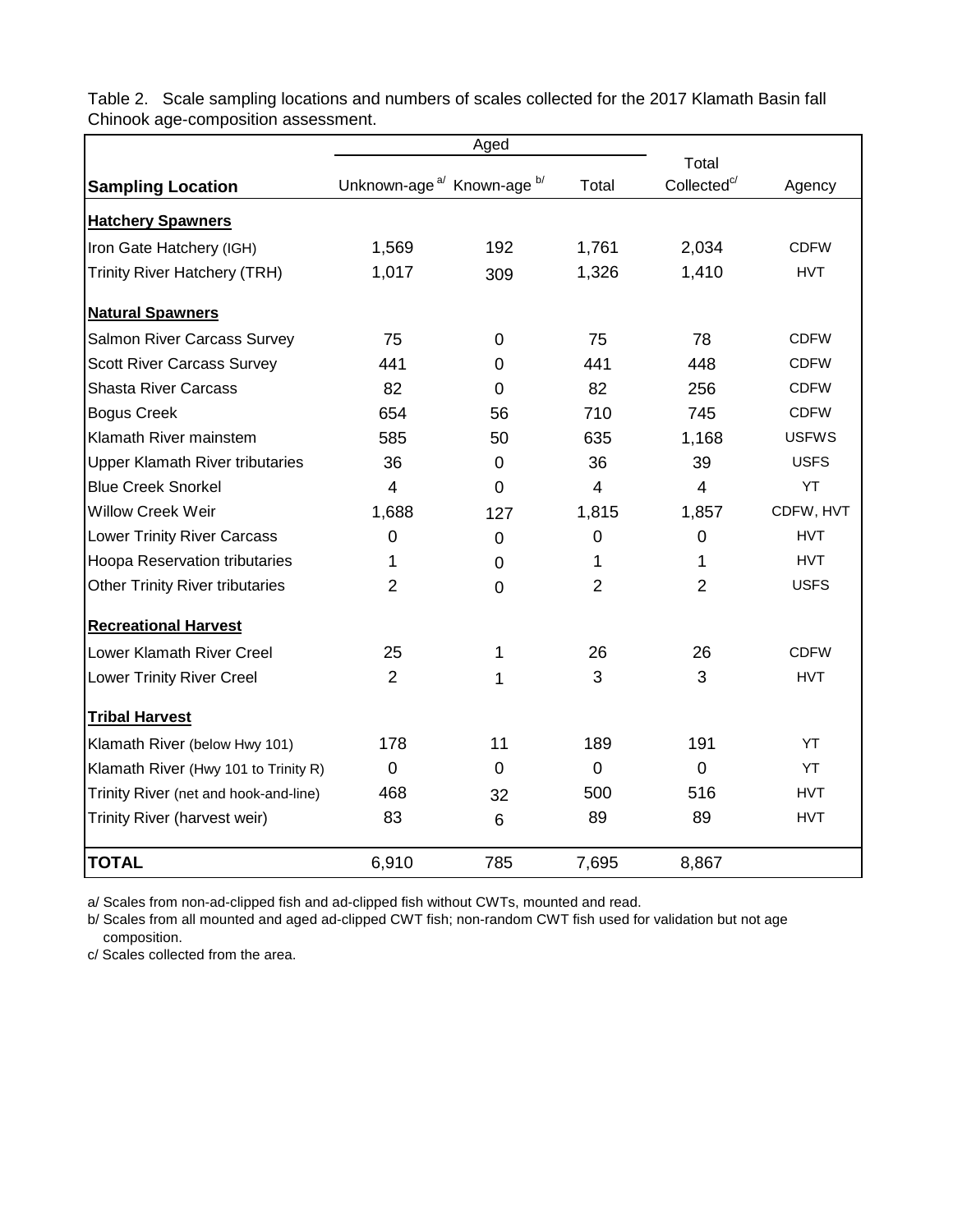Table 3. Age-composition methods used for the 2017 Klamath Basin fall Chinook run assessment.

| <b>Sampling Location</b>                          | <b>Age Composition Method</b>                                                                                                                                                                               |  |  |  |  |
|---------------------------------------------------|-------------------------------------------------------------------------------------------------------------------------------------------------------------------------------------------------------------|--|--|--|--|
| <b>Hatchery Spawners</b>                          |                                                                                                                                                                                                             |  |  |  |  |
| Iron Gate Hatchery (IGH)                          | Jack/adult structure from scale-age analysis.                                                                                                                                                               |  |  |  |  |
| Trinity River Hatchery (TRH)                      | Jack/adult structure from scale-age analysis.                                                                                                                                                               |  |  |  |  |
| <b>Natural Spawners</b>                           |                                                                                                                                                                                                             |  |  |  |  |
| Salmon River Basin                                | Jack/adult structure from scale-age analysis.                                                                                                                                                               |  |  |  |  |
| Scott River Basin                                 | Jack/adult structure from scale-age analysis.                                                                                                                                                               |  |  |  |  |
| Shasta River Basin                                | Jack/adult structure from scale-age analysis.                                                                                                                                                               |  |  |  |  |
| <b>Bogus Creek Basin</b>                          | Jack/adult structure from scale-age analysis.                                                                                                                                                               |  |  |  |  |
| Klamath River mainstem (IGH to Shasta R.)         | Jack/adult structure from scale-age analysis.                                                                                                                                                               |  |  |  |  |
| Klamath River mainstem (Shasta R. to Wingate Bar) | Surrogate: Klamath mainstem (IGH to Shasta R.) age structure. Sex-specific<br>age-2 components described in Appendix C. Adult structure from scale-age<br>analysis.                                         |  |  |  |  |
| Klamath tributaries (above Trinity R.)            | Jack/adult structure from scale-age analysis.                                                                                                                                                               |  |  |  |  |
| <b>Blue Creek</b>                                 | Jacks estimated through direct observation. Adult age structure from scale-age<br>analysis.                                                                                                                 |  |  |  |  |
| Trinity River (above WCW)                         | Jack/adult structure derived from subtracting age-specific TRH counts and<br>recreational harvest estimate above WCW from the age-specific total run<br>estimate above WCW derived from scale-age analysis. |  |  |  |  |
| Trinity River (mainstem below WCW)                | Surrogate: jack/adult structure from Trinity River (above WCW).                                                                                                                                             |  |  |  |  |
| Trinity Tributaries (above Reservation to WCW)    | Surrogate: jack/adult structure from Trinity River (above WCW).                                                                                                                                             |  |  |  |  |
| <b>Hoopa Reservation Tributaries</b>              | Surrogate: jack/adult structure from Trinity River (above WCW).                                                                                                                                             |  |  |  |  |
| <b>Recreational Harvest</b>                       |                                                                                                                                                                                                             |  |  |  |  |
| Klamath River (below Hwy 101 bridge)              | Jack/adult structure from scale-age analysis.                                                                                                                                                               |  |  |  |  |
| Klamath River (Hwy 101 to Weitchpec)              | Surrogate: jack/adult structure from Klamath River recreational harvest (below<br>Hwy 101 bridge).                                                                                                          |  |  |  |  |
| Klamath River (Weitchpec to IGH)                  | No harvest estimated. Fishery closed.                                                                                                                                                                       |  |  |  |  |
| Trinity River Basin (above WCW)                   | No harvest estimated. Fishery closed.                                                                                                                                                                       |  |  |  |  |
| Trinity River Basin (below WCW)                   | Jack/adult structure from scale-age analysis.                                                                                                                                                               |  |  |  |  |
| <b>Tribal Harvest</b>                             |                                                                                                                                                                                                             |  |  |  |  |
| Klamath River (below Hwy 101)                     | Jack/adult structure from scale-age analysis.                                                                                                                                                               |  |  |  |  |
| Klamath River (Hwy 101 to Trinity mouth)          | Surrogate: jack/adult structure from Klamath River recreational harvest (below<br>Hwy 101 bridge).                                                                                                          |  |  |  |  |
| Trinity River (net and hook-and-line)             | Jack/adult structure from scale-age analysis.                                                                                                                                                               |  |  |  |  |
| Trinity River (harvest weir)                      | Jack/adult structure from scale-age analysis.                                                                                                                                                               |  |  |  |  |
| <b>Ich Disease Monitoring</b>                     |                                                                                                                                                                                                             |  |  |  |  |
| Klamath-Trinity Basin                             | No additional fish harvested for disease monitoring.                                                                                                                                                        |  |  |  |  |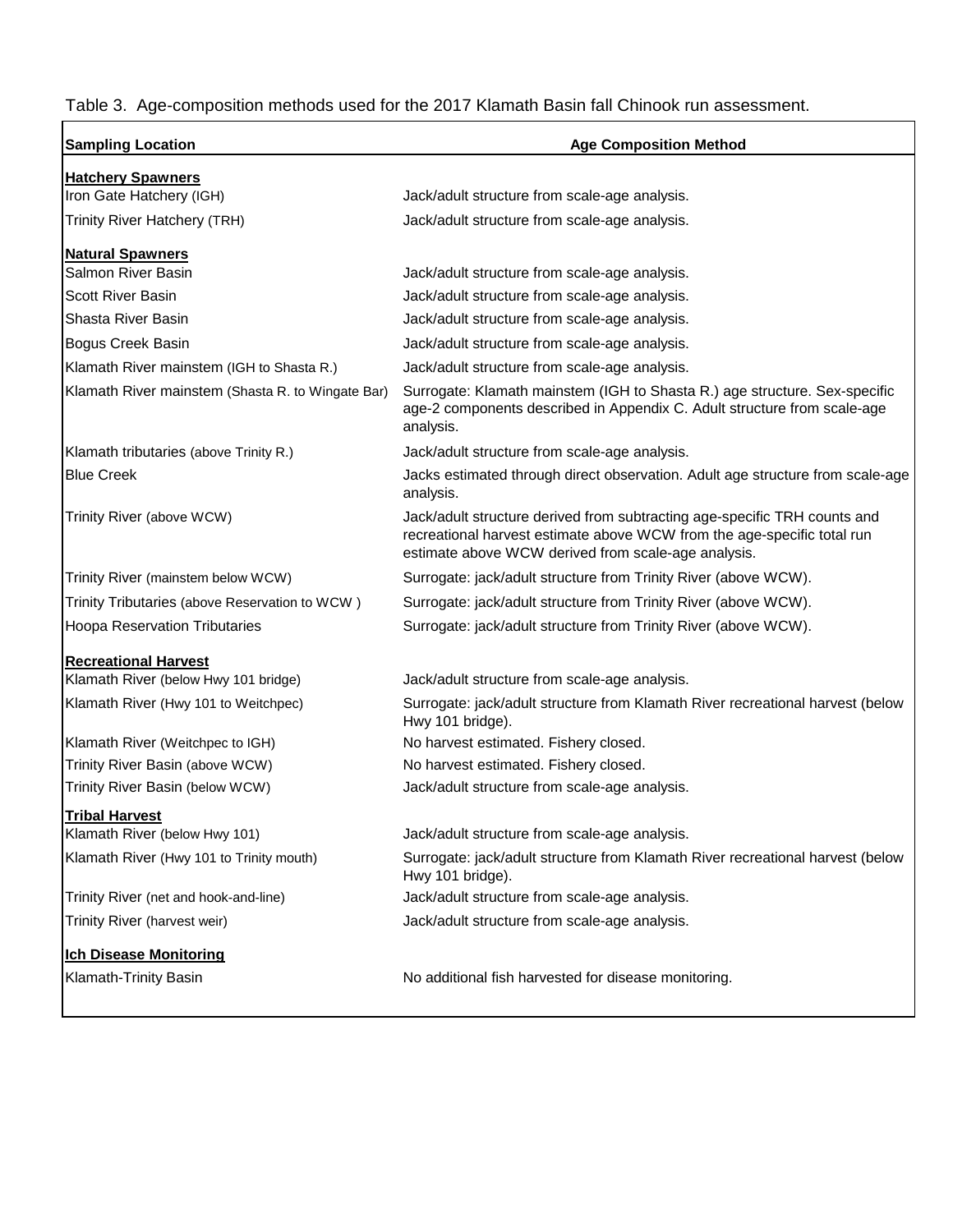| Number     |       |      | Known Age |      |      |       |
|------------|-------|------|-----------|------|------|-------|
|            |       | 2    | 3         | 4    | 5    |       |
|            | 2     | 60   | 4         | 0    |      |       |
| Read       | 3     | 0    | 243       | 9    | 0    |       |
| Age        | 4     |      | 3         | 79   |      |       |
|            | 5     | 0    | ი         |      | 3    | Total |
|            | Total | 61   | 250       | 88   | 4    | 403   |
| Percentage |       |      | Known Age |      |      |       |
|            |       | 2    | 3         | 4    | 5    |       |
|            | 2     | 0.98 | 0.02      | 0.00 | 0.00 |       |
| Read       | 3     | 0.00 | 0.97      | 0.10 | 0.00 |       |
| Age        | 4     | 0.02 | 0.01      | 0.90 | 0.25 |       |
|            | 5     | 0.00 | 0.00      | 0.00 | 0.75 |       |
|            | Total | 1.00 | 1.00      | 1.00 | 1.00 |       |
|            |       |      |           |      |      |       |

**Table 4a. 2017 Klamath River Basin scale validation matrices.**

# **Table 4b. 2017 Trinity River Basin scale validation matrices.**

| <b>Number</b> |       |                | Known Age      |      |                |       |
|---------------|-------|----------------|----------------|------|----------------|-------|
|               |       | $\overline{2}$ | 3              | 4    | 5              |       |
|               |       | 167            | $\overline{2}$ | 0    | 0              |       |
| Read          | 3     |                | 267            | 0    |                |       |
| Age           | 4     |                | 4              | 29   | $\overline{2}$ |       |
|               | 5     |                | O              | 0    | 4              | Total |
|               | Total | 167            | 273            | 29   | 6              | 475   |
|               |       |                |                |      |                |       |
| Percentage    |       |                | Known Age      |      |                |       |
|               |       | 2              | 3              | 4    | 5              |       |
|               |       | 1.00           | 0.01           | 0.00 | 0.00           |       |
| Read          | 3     | 0.00           | 0.98           | 0.00 | 0.00           |       |
| Age           | 4     | 0.00           | 0.01           | 1.00 | 0.33           |       |
|               | 5     | 0.00           | 0.00           | 0.00 | 0.67           |       |
|               | Total | 1.00           | 1.00           | 1.00 | 0.00           |       |
|               |       |                |                |      |                |       |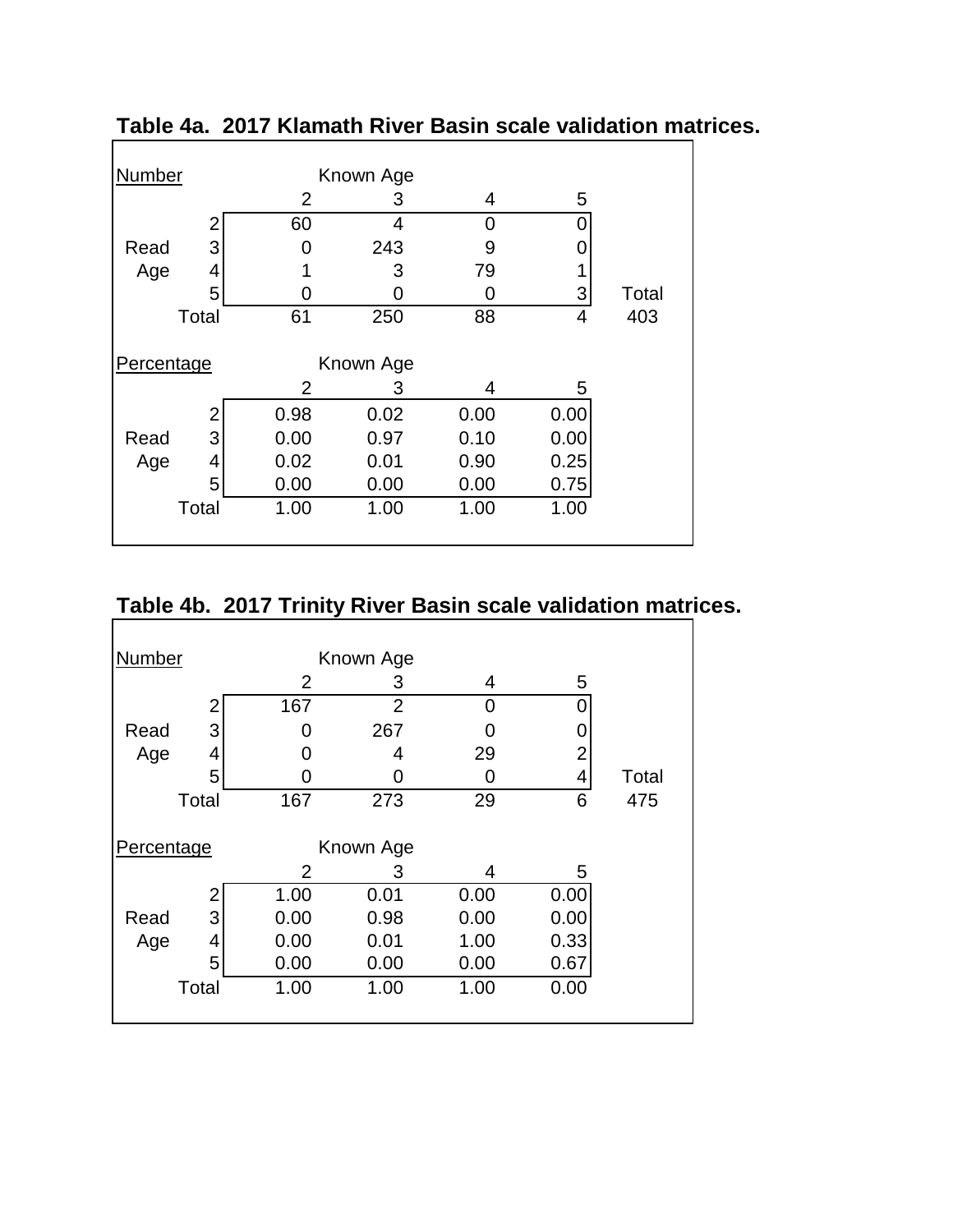# Table 5. Age composition of the 2017 Klamath Basin fall Chinook run. 2/14/2018

|                                                                                            |                 |              | <b>AGE</b>     |                | Total        | Total          |
|--------------------------------------------------------------------------------------------|-----------------|--------------|----------------|----------------|--------------|----------------|
| <b>Escapement &amp; Harvest</b>                                                            | $\overline{2}$  | 3            | 4              | 5              | Adults       | Run            |
|                                                                                            |                 |              |                |                |              |                |
| <b>Hatchery Spawners</b><br>Iron Gate Hatchery (IGH)                                       | 3,193           | 5,800        | 1,620          | 23             | 7,443        | 10,636         |
| Trinity River Hatchery (TRH)                                                               | 1,863           | 3,487        | 244            | 39             | 3,770        | 5,633          |
| <b>Hatchery Spawner subtotal</b>                                                           | 5,056           | 9,287        | 1,864          | 62             | 11,213       | 16,269         |
|                                                                                            |                 |              |                |                |              |                |
| <b>Natural Spawners</b>                                                                    |                 |              |                |                |              |                |
| Salmon River Basin                                                                         | 327             | 724          | 495            | 119            | 1,338        | 1,665          |
| <b>Scott River Basin</b>                                                                   | 307             | 1,933        | 79             | 257            | 2,269        | 2,576          |
| Shasta River Basin                                                                         | 6,618           | 782          | 2,022          | 483            | 3,287        | 9,905          |
| Bogus Creek Basin                                                                          | 848             | 1,565        | 274            | 35             | 1,874        | 2,722          |
| Klamath River mainstem (IGH to Shasta R)<br>Klamath River mainstem (Shasta R to Indian Cr) | 1,735<br>587    | 2,379<br>728 | 560<br>169     | 66<br>20       | 3,005<br>917 | 4,740<br>1,504 |
| Klamath Tributaries (above Trinity River)                                                  | 154             | 527          | 299            | 176            | 1,002        | 1,156          |
| <b>Blue Creek</b>                                                                          | 45              | 23           | 117            | $\overline{0}$ | 140          | <u>185</u>     |
| <b>Klamath Basin subtotal</b>                                                              | 10,621          | 8,661        | 4,015          | 1,156          | 13,832       | 24,453         |
|                                                                                            |                 |              |                |                |              |                |
| Trinity River (mainstem above WCW)                                                         | 5,586           | 3,642        | 620            | 170            | 4,432        | 10,018         |
| Trinity River (mainstem below WCW)                                                         | 129             | 84           | 14             | 4              | 102          | 231            |
| Trinity Tributaries (above Reservation; below WCW)                                         | 96              | 63           | 10             | 3              | 76           | 172            |
| <b>Hoopa Reservation tributaries</b>                                                       | 90              | 59           | 11             | $\overline{2}$ | 72           | 162            |
| <b>Trinity Basin subtotal</b>                                                              | 5,901           | 3,848        | 655            | 179            | 4,682        | 10,583         |
| <b>Natural Spawners subtotal</b>                                                           | 16,522          | 12,509       | 4,670          | 1,335          | 18,514       | 35,036         |
| <b>Total Spawner Escapement</b>                                                            | 21,578          | 21,796       | 6,534          | 1,397          | 29,727       | 51,305         |
|                                                                                            |                 |              |                |                |              |                |
| <b>Recreational Harvest</b>                                                                |                 |              |                |                |              |                |
| Klamath River (below Hwy 101 bridge)                                                       | 26              | 16           | 27             | 4              | 47           | 73             |
| Klamath River (Hwy 101 to Weitchpec)                                                       | 10              | 6            | 10             | 1              |              | 27             |
|                                                                                            |                 |              |                |                | 17           |                |
| Klamath River (Weitchpec to IGH)                                                           | 0               | 0            | $\mathbf 0$    | 0              | 0            | 0              |
| Trinity River Basin (above WCW)                                                            | 0               | 0            | 0              | 0              | 0            | 0              |
| Trinity River Basin (below WCW)                                                            | 6               | 1            | 6              | 0              | 7            | 13             |
| <b>Subtotals</b>                                                                           | 42              | 23           | 43             | 5              | 71           | 113            |
|                                                                                            |                 |              |                |                |              |                |
| <b>Tribal Harvest</b>                                                                      |                 |              |                |                |              |                |
| Klamath River (below Hwy 101)                                                              | 65              | 152          | 51             | 2              | 205          | 270            |
| Klamath River (Hwy 101 to Trinity mouth)                                                   | 7               | 4            | $\overline{7}$ | 0              | 11           | 18             |
| Trinity River (net and hook-and-line)                                                      | 112             | 1,096        | 445            | 112            | 1,653<br>7   | 1,765          |
| Trinity River (harvest weir)<br><b>Subtotals</b>                                           | 82<br>266       | 1,259        | 0<br>503       | 0<br>114       | 1,876        | 89<br>2,142    |
| <b>Total Harvest</b>                                                                       | 308             | 1,282        | 546            | 119            | 1,947        | 2,255          |
|                                                                                            |                 |              |                |                |              |                |
| <b>Totals</b>                                                                              |                 |              |                |                |              |                |
| Harvest and Escapement                                                                     | 21,886          | 23,078       | 7,080          | 1,516          | 31,674       | 53,560         |
| Recreational Angling Dropoff Mortality 2.04%                                               | 1               | 0            | 1              | 0              | 1            |                |
| Tribal Net Dropoff Mortality 8.7%<br>Klamath-Trinity Basin Ich disease testing             | 16<br>$\pmb{0}$ | 109<br>0     | 44<br>0        | 10<br>0        | 163<br>0     | 179<br>0       |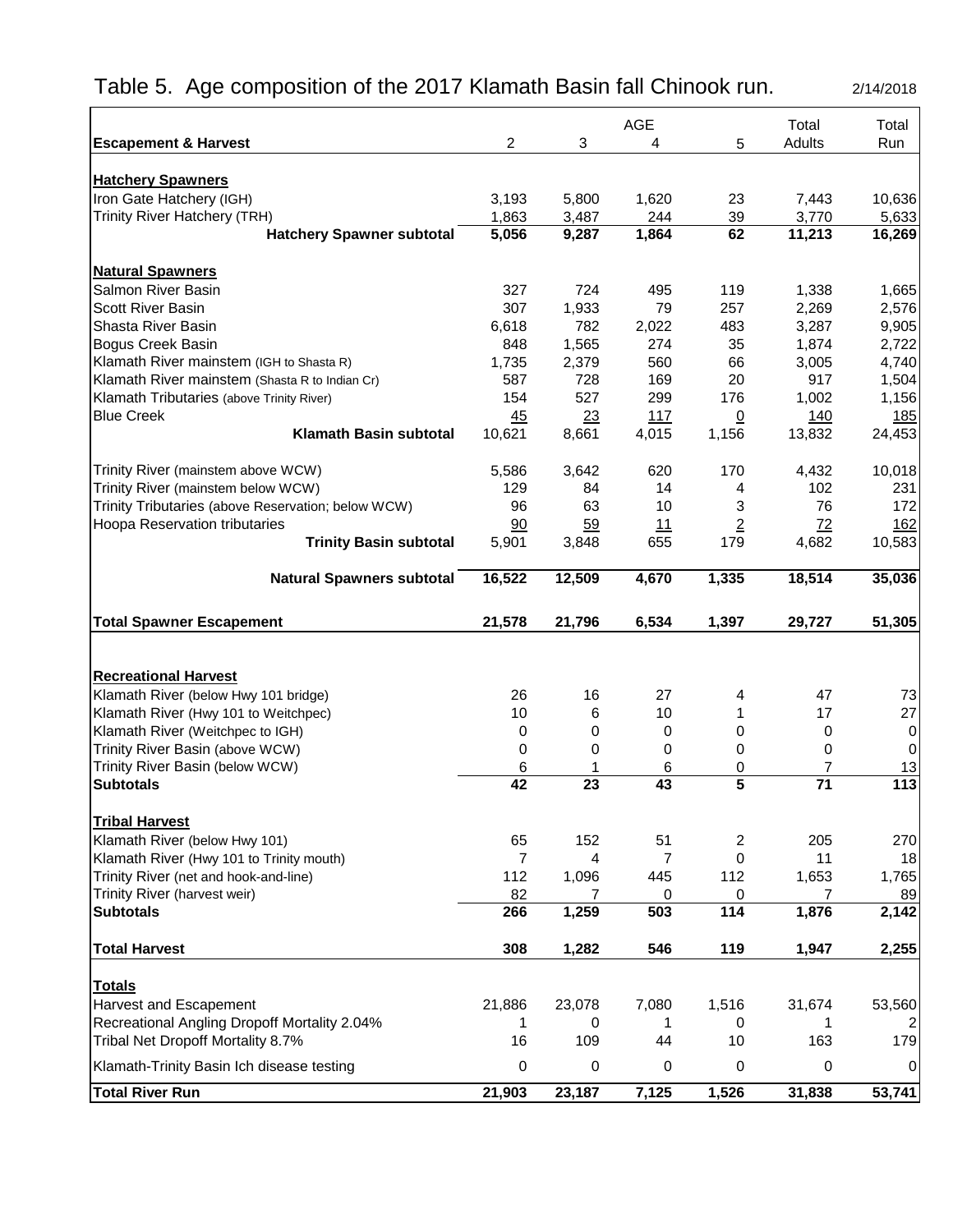|                                                |                |      | <b>AGE</b> |      |
|------------------------------------------------|----------------|------|------------|------|
| <b>Escapement &amp; Harvest</b>                | $\overline{2}$ | 3    | 4          | 5    |
|                                                |                |      |            |      |
| <b>Hatchery Spawners</b>                       |                |      |            |      |
| Iron Gate Hatchery (IGH)                       | 0.30           | 0.55 | 0.15       | 0.00 |
| <b>Trinity River Hatchery (TRH)</b>            | 0.33           | 0.62 | 0.04       | 0.01 |
| <b>Hatchery Spawner subtotal</b>               | 0.31           | 0.57 | 0.11       | 0.00 |
| <b>Natural Spawners</b>                        |                |      |            |      |
| <b>Salmon River Basin</b>                      | 0.20           | 0.43 | 0.30       | 0.07 |
| <b>Scott River Basin</b>                       | 0.12           | 0.75 | 0.03       | 0.10 |
| Shasta River Basin                             | 0.67           | 0.08 | 0.20       | 0.05 |
| <b>Bogus Creek Basin</b>                       | 0.31           | 0.57 | 0.10       | 0.01 |
| Klamath River mainstem (IGH to Shasta R)       | 0.37           | 0.50 | 0.12       | 0.01 |
| Klamath River mainstem (Shasta R to Indian Cr) | 0.39           | 0.48 | 0.11       | 0.01 |
| Klamath tributaries (above Trinity River)      | 0.13           | 0.46 | 0.26       | 0.15 |
| <b>Yurok Reservation tributaries</b>           | 0.24           | 0.12 | 0.63       | 0.00 |
| <b>Klamath Basin subtotal</b>                  | 0.43           | 0.35 | 0.16       | 0.05 |
|                                                |                |      |            |      |
| Trinity River (mainstem above WCW)             | 0.56           | 0.36 | 0.06       | 0.02 |
| Trinity River (mainstem below WCW)             | 0.56           | 0.36 | 0.06       | 0.02 |
| Trinity tributaries (above Reservation)        | 0.56           | 0.37 | 0.06       | 0.02 |
| <b>Hoopa Reservation tributaries</b>           | 0.56           | 0.36 | 0.07       | 0.01 |
| <b>Trinity Basin subtotal</b>                  | 0.56           | 0.36 | 0.06       | 0.02 |
|                                                |                |      |            |      |
| <b>Natural Spawners subtotal</b>               | 0.47           | 0.36 | 0.13       | 0.04 |
|                                                |                |      |            |      |
| <b>Total Spawner Escapement</b>                | 0.42           | 0.42 | 0.13       | 0.03 |
|                                                |                |      |            |      |
|                                                |                |      |            |      |
| <b>Recreational Harvest</b>                    |                |      |            |      |
| Klamath River (below Hwy 101 bridge)           | 0.36           | 0.22 | 0.37       | 0.05 |
| Klamath River (Hwy 101 to Weitchpec)           | 0.37           | 0.22 | 0.37       | 0.04 |
| Klamath River (Weitchpec to IGH)               |                |      |            |      |
| Trinity River Basin (above WCW)                |                |      |            |      |
| Trinity River Basin (below WCW)                | 0.46           | 0.08 | 0.46       | 0.00 |
| <b>Subtotals</b>                               | 0.37           | 0.20 | 0.38       | 0.04 |
| <b>Tribal Harvest</b>                          |                |      |            |      |
| Klamath River (below Hwy 101)                  | 0.24           | 0.56 | 0.19       | 0.01 |
| Klamath River (Hwy 101 to Trinity mouth)       | 0.39           | 0.22 | 0.39       | 0.00 |
| Trinity River (net and hook-and-line)          | 0.06           | 0.62 | 0.25       | 0.06 |
| Trinity River (harvest weir)                   | 0.92           | 0.08 | 0.00       | 0.00 |
| <b>Subtotals</b>                               | 0.12           | 0.59 | 0.23       | 0.05 |
|                                                |                |      |            |      |
| <b>Total Harvest</b>                           | 0.14           | 0.57 | 0.24       | 0.05 |
|                                                |                |      |            |      |
| <b>Totals</b>                                  |                |      |            |      |
| Harvest and Escapement                         | 0.41           | 0.43 | 0.13       | 0.03 |
| Recreational Angling Dropoff Mortality 2.04%   | 0.50           | 0.00 | 0.50       | 0.00 |
| Tribal Net Dropoff Mortality 8.7%              | 0.09           | 0.61 | 0.25       | 0.06 |
| <b>Total River Run</b>                         | 0.41           | 0.43 | 0.13       | 0.03 |

# Table 6. Age proportion of the 2017 Klamath Basin fall Chinook run.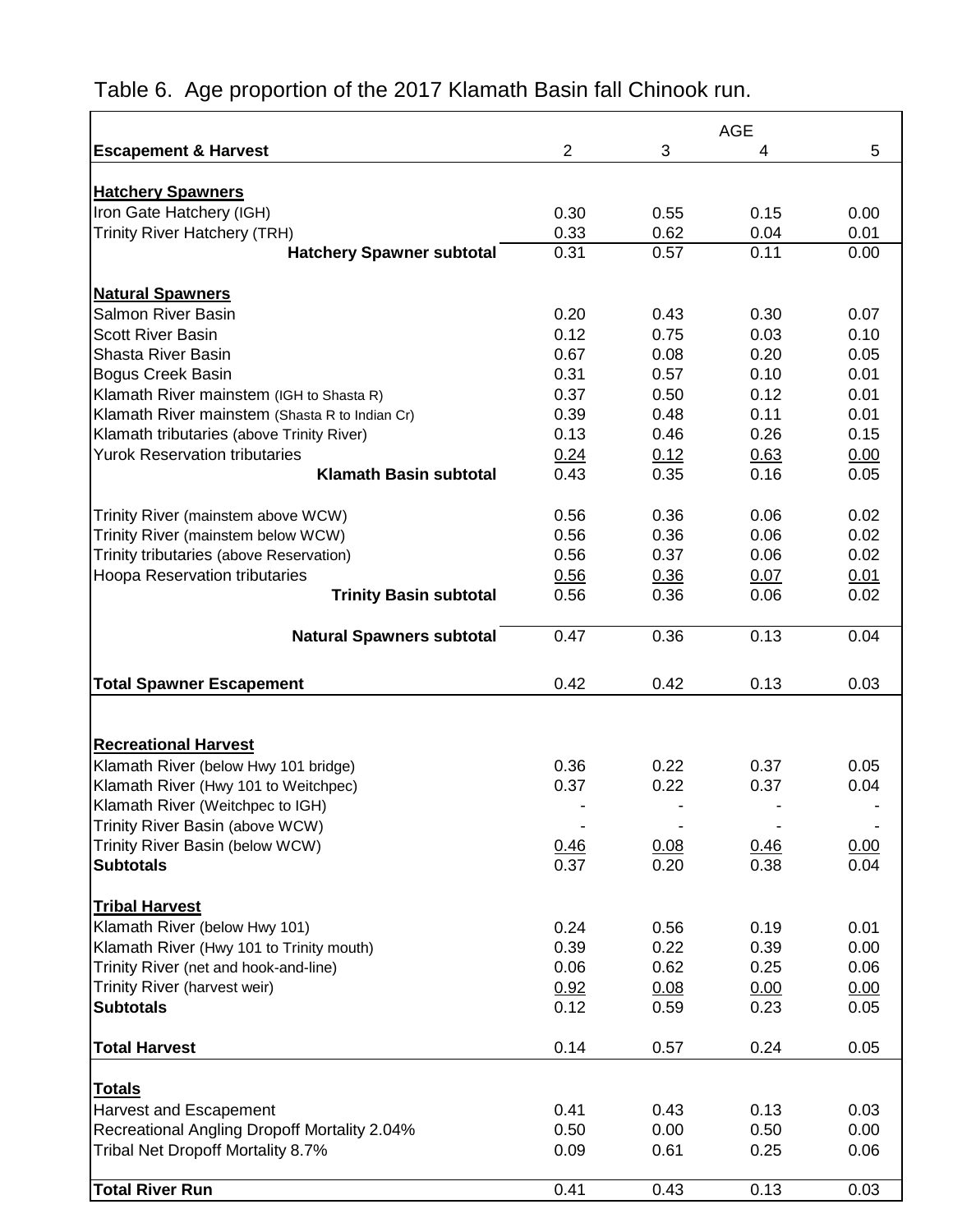Appendix A: Estimation of escapement age-composition from a random sample containing known-age (CWT) and unknown read-age fish.

Denote the escapement at age as  $\{N_a, a = 2, 3, 4, 5\}$ ,  $N = \sum N_a$ , and for the random sample of size  $(n + m)$ fish, denote the following quantities:

- known-age fish: number at age  $\{n_a, a = 2, 3, 4, 5\}$ ,  $n = \sum n_a$ ,  $p_a = n_a / n$ .
- unknown read-age fish: number at age  $\{m_a, a = 2, 3, 4, 5\}$ ,  $m = \sum m_a$ ,  $r_a = m_a / m$ .
- bias-corrected unknown read-age proportions:  $\{r_a^*, a = 2,3,4,5\}$ ,  $r_a^* = r_a^* + r_a^* + r_5^*$ .
- age-2 proportion as estimated by size-frequency:  $s<sub>2</sub>$ .
- 1. Age 2–5 escapement by scales. Estimate  $N_a$  as the sample of known-age *a* fish plus the unknown age portion of the escapement times the estimated age *a* proportion (bias-corrected):

 $N_a = np_a + (N - n)r_a$ ,  $a = 2,3,4,5$ .

2. Age-2 escapement by size-frequency; age  $3-5$  escapement by scales. Estimate  $N_2$  as the total escapement times the size-frequency based estimated age-2 proportion. Estimate  $N_a$  for  $a = 3, 4, 5$  as the sample known-age *a* fish plus the unknown age portion of the adult escapement times the age *a* proportion among adults (bias-corrected):

$$
N_a = \begin{cases} N s_2, & a = 2 \\ np_a + [N(1 - s_2) - n(1 - p_2)](r_a^* / r_A), & a = 3, 4, 5 \end{cases}
$$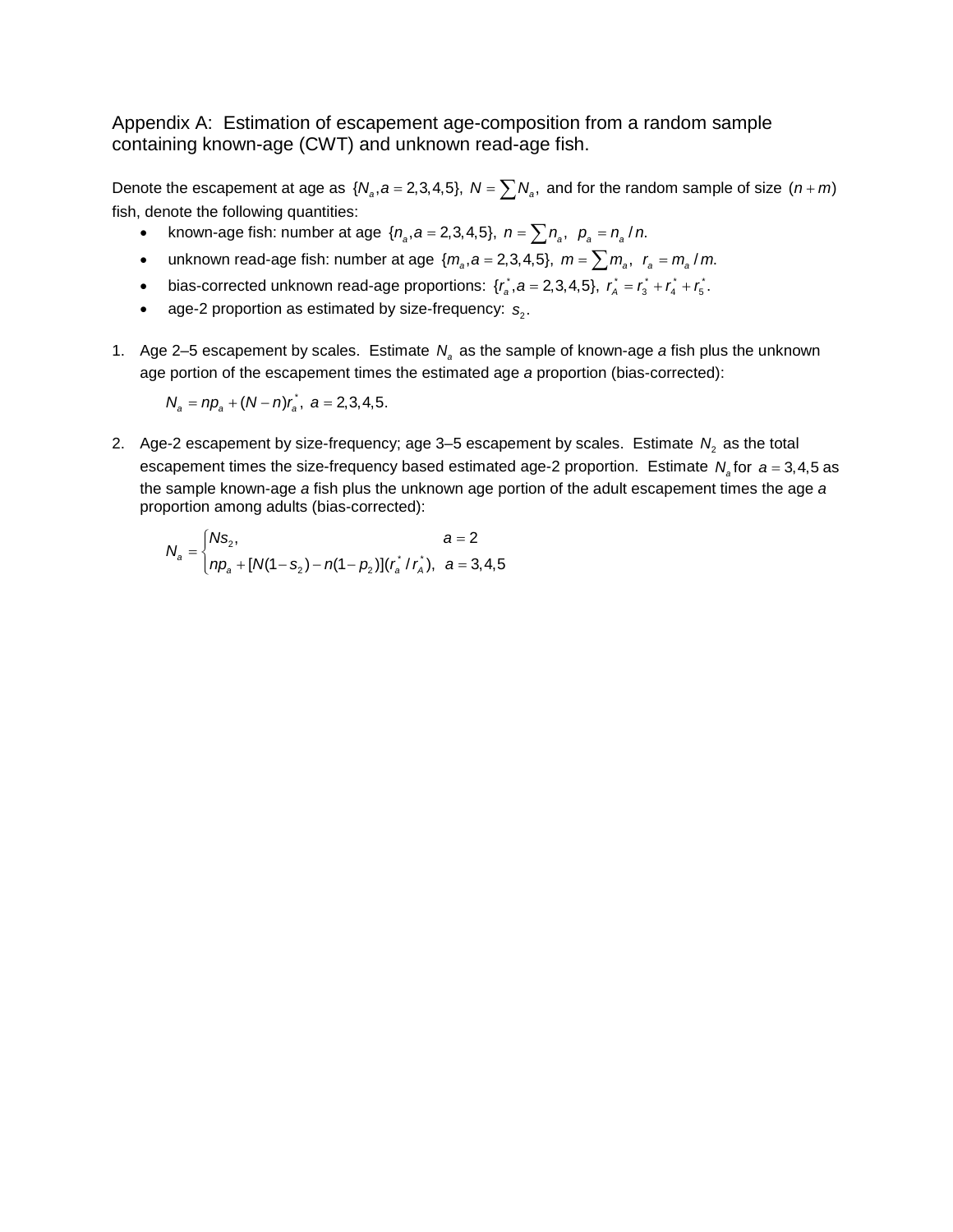Appendix B: Estimation of Salmon River adult escapement, accounting for a shortened survey and a lack of sampling in Wooley Creek.

In 2017, the Salmon River redd survey was effectively ended during Julian week 44 (the week ending on 4 November 2017); large flows resulted in very sparse additional surveys. In the Salmon River system, additional spawning typically occurs after Julian week 44, and this spawning activity was insufficiently sampled. Additionally, no sampling was performed on Wooley Creek in 2017, and the total Salmon River escapement estimate reported annually includes fish spawning in Wooley Creek. To derive an adult spawner estimate given these sampling shortfalls in the Salmon River watershed, we employed methods previously developed by the KRTT to account for scenarios when sampling effort was either low or lacking altogether (KRTT 2009, 2011, 2017).

To account for the lack of sampling after Julian week 44 in the Salmon River, 2017 redd deposition data up to and including Julian week 44, and the cumulative distributions of redd deposition from past years were used to estimate redds in 2017 (KRTT 2011). Redd deposition data for years 1998-2016 (but excluding 2010 and 2016, where survey effort was also low) indicated that the maximum proportion of new redds counted up to, and including, Julian week 44 was  $p = 0.9066$ . The KRTT discussed whether a mean, minimum, or maximum proportion of redd deposition (across years with appropriate data) at Julian week 44 would be most representative of 2017 conditions. The team decided that the maximum proportion would be most appropriate because observations from other neighboring sectors suggested early run timing and spawning in 2017.

In 2017, 556 redds were enumerated through Julian week 44 ( $R_{inc} = 556$ ) and the total number of redds in the Salmon River  $(R)$ , not including Wooley Creek, was estimated to be:

$$
R = \frac{R_{inc}}{p} = \frac{556}{0.9066} = 613.
$$

To account for the lack of sampling in Wooley Creek, we applied a method previously described in KRTT (2009). The ratio of the mean number of total redds in the Salmon River basin (including Wooley Creek  $\overline{T}$ ) to the mean number of redds in the Salmon River (excluding Wooley Creek  $\overline{S}$ ) was computed using data from 1996-2016 (but excluding 2008 and 2016 when Wooley Creek was not sampled):

$$
\lambda = \frac{\overline{T}}{\overline{S}} = \frac{1124.95}{1030.63} = 1.09.
$$

The total number of redds in the Salmon River Basin  $(R_{tot})$ , accounting for both a shortened survey and a lack of sampling in Wooley Creek, is therefore

$$
R_{\rm tot} = R \times \lambda = 613 \times 1.09 = 669,
$$

which allows for the estimation of adult escapement (E) to the Salmon River basin, assuming two adult fish per redd:

$$
E = R_{\text{tot}} \times 2 = 669 \times 2 = 1,338.
$$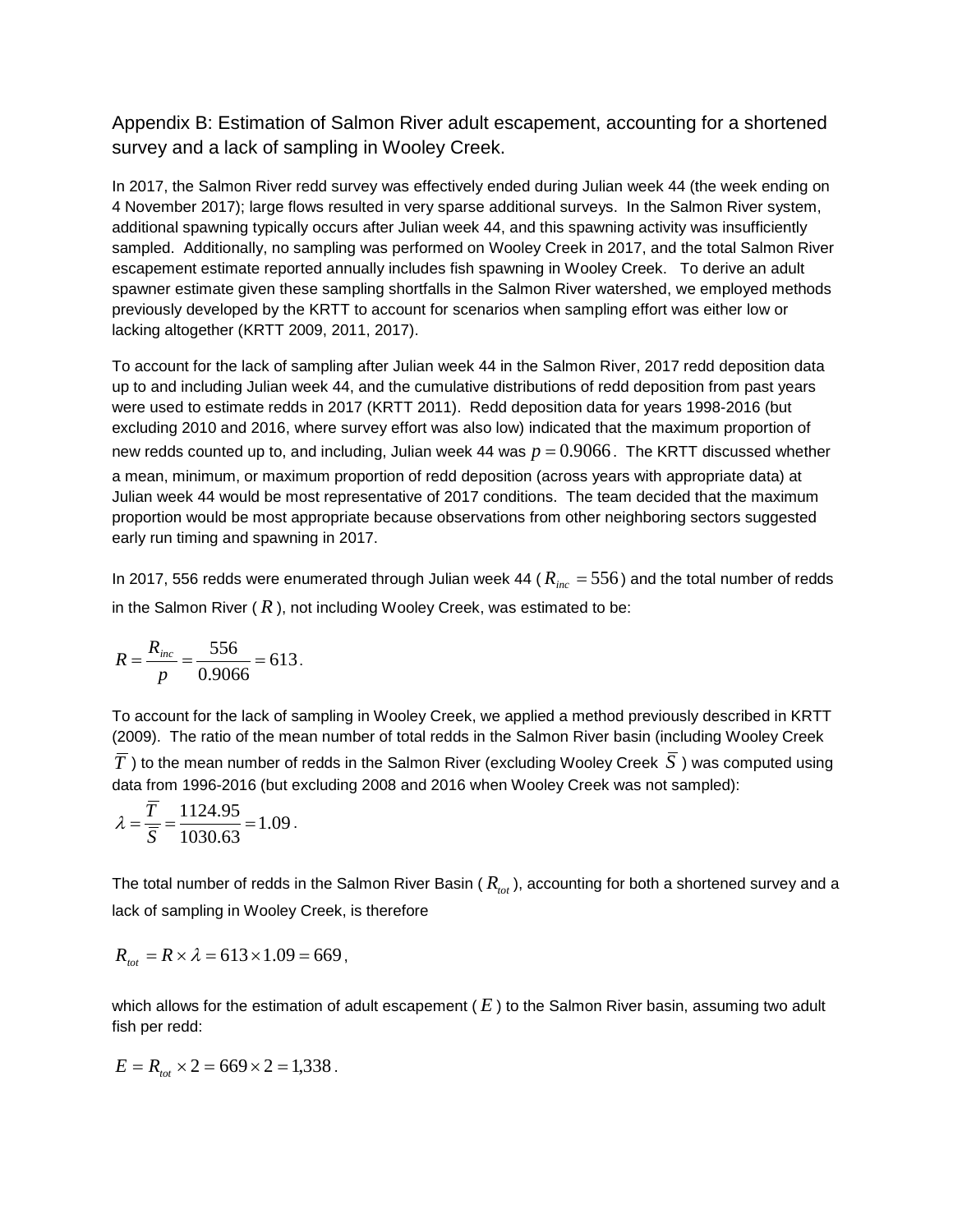#### References

KRTT (Klamath River Technical Team). 2009. Klamath River fall Chinook age-specific escapement, river harvest, and run size estimates, 2008 run. Available from the Pacific Fishery Management Council, 7700 NE Ambassador Place, Suite 101, Portland, OR 97220-1384.

KRTT (Klamath River Technical Team). 2011. Klamath River fall Chinook age-specific escapement, river harvest, and run size estimates, 2010 run. Available from the Pacific Fishery Management Council, 7700 NE Ambassador Place, Suite 101, Portland, OR 97220-1384.

KRTT (Klamath River Technical Team). 2017. Klamath River fall Chinook age-specific escapement, river harvest, and run size estimates, 2016 run. Available from the Pacific Fishery Management Council, 7700 NE Ambassador Place, Suite 101, Portland, OR 97220-1384.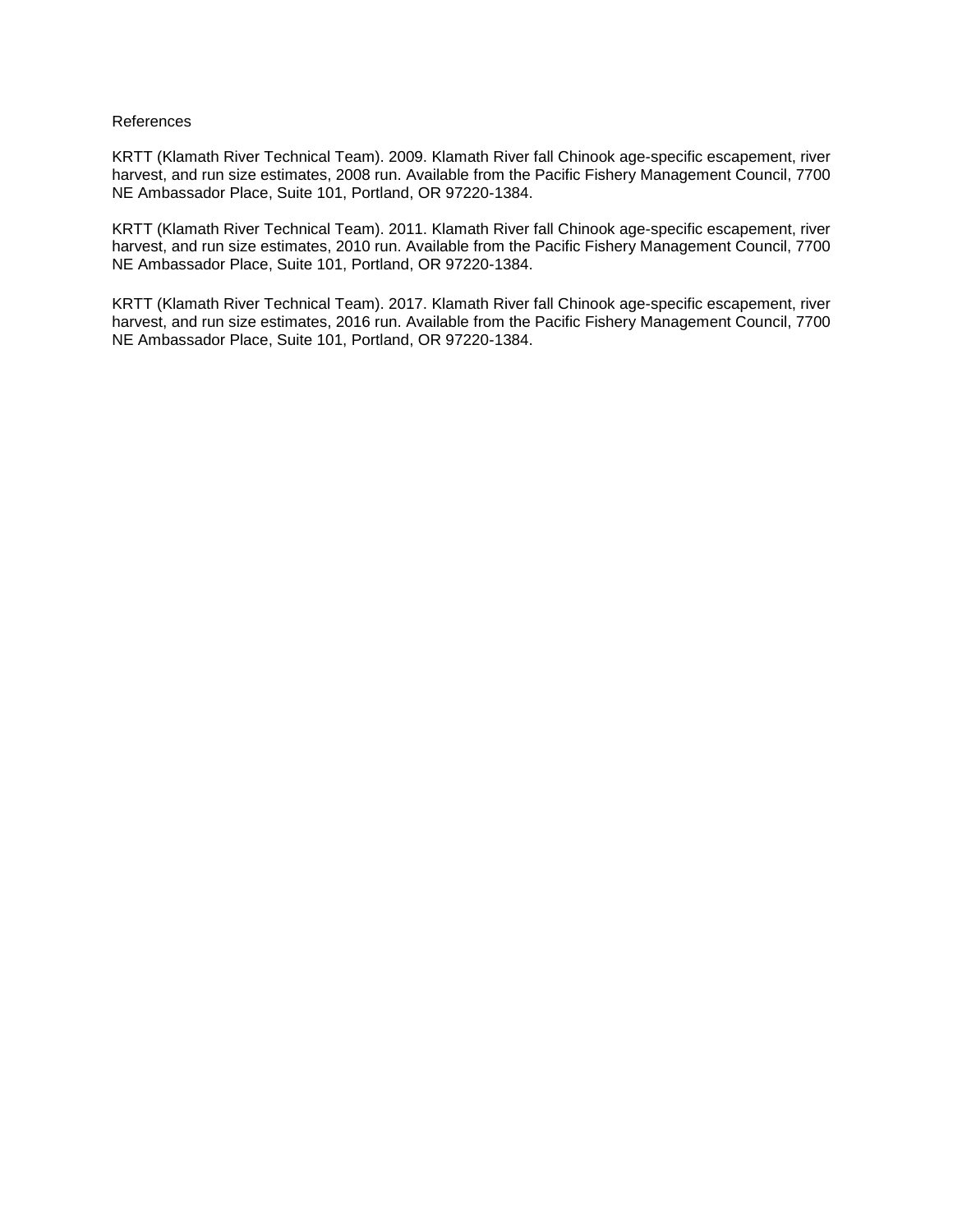#### Appendix C. Estimation of escapement in the mainstem Klamath River below the Shasta River

An unusual presence of jills (age-2 females) was observed in the mainstem Klamath River carcass survey (Iron Gate Dam to Shasta River) in 2017. To account for the presence of age-2 females we introduced an alternative method for estimating escapement from redd data in the Klamath River mainstem below the Shasta River.

#### *Separating redds made by jills from redds made by adult females*

Scale ages from mainstem Klamath River carcasses revealed that 53.4% of males and 8.2% of females were age-2. To isolate redds constructed by *adult* (age-3+) females (*Ra*), we multiply the total redd count (*R*) by the proportion of adult females  $(\hat{P}_{f,a})$ :

$$
\hat{R}_a = R * \hat{P}_{f,a} = 478 * 0.918 = 439.
$$

Likewise, to isolate redds constructed by age-2 females  $(R_2)$ , we multiply the redd count  $(R)$  by the proportion of age-2 females  $(\hat{P}_{f,2})$ :

$$
\hat{R}_2 = R * \hat{P}_{f,2} = 478 * 0.082 = 39.
$$

#### *Adult Escapement Estimate*

Assuming each redd also represents one adult male salmon (i.e.,  $R = N_{m,a}$ ),  $R_a$  was added to *R* to estimate adult escapement (*Na*):

$$
\widehat{N}_a = \widehat{R}_a + R = 439 + 478 = 917.
$$

Where  $\hat{R}_a$  represents the number of adult females (one adult female per redd constructed by an adult female) and  $R$  represents the number of adult males (since one adult male is assumed to be associated with each redd, regardless of the age of the female that constructed the redd).

#### *Age-2 Escapement Estimate*

We then use the age-2 male proportion  $(\bar{P}_{m,2})$  determined from scales and the assumed adult male escapement ( $\hat{N}_{m,a}$ ; equal to *R*) to estimate jack escapement ( $\hat{N}_{m,2}$ ):

$$
\widehat{N}_{m,2} = \frac{N_{m,a}}{\left(1 - \widehat{P}_{m,2}\right)} - \widehat{N}_{m,a} = \frac{478}{\left(1 - 0.534\right)} - 478 = 548.
$$

The total male *and* female age-2 escapement  $(\widehat{N}_2)$  estimate is then:

$$
\widehat{N}_2 = \widehat{N}_{m,2} + \widehat{R}_2 = 548 + 39 = 587.
$$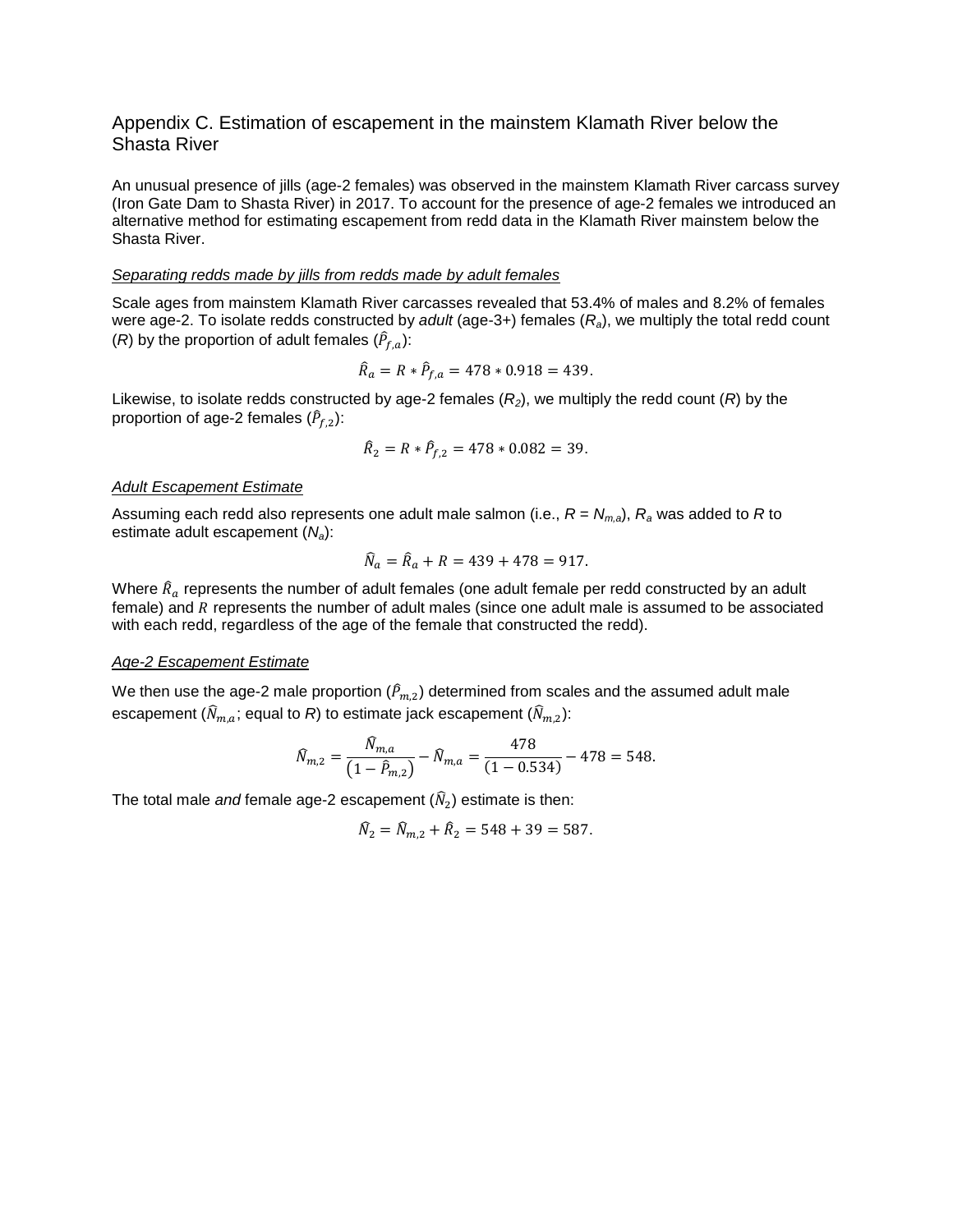# Appendix D. Klamath River – 2017 details.

#### *Iron Gate Hatchery (IGH)*

Escapement to IGH is a direct count of the number of fall Chinook Salmon entering the hatchery over the dur[a](#page-15-0)tion of the spawning season. A systematic random bio-sample<sup>a</sup> was obtained from every fifth Chinook Salmon returning to IGH in 2017. Heads were also collected for CWT analysis from all adclipped fish not included in the systematic sample. A total of 1,761 scale samples were aged, of which 192 were from known-age CWT fish. Scale-based age compositions were used to apportion all age classes.

#### *Bogus Creek*

Escapement was estimated by summing carcasses encountered during spawning ground surveys below the video weir and videography counts above the weir. Spawning ground surveys are also conducted upstream of the weir to collect bio-samples. Bio-samples were obtained at a 1:2 systematic random sampling rate and from every (i.e., non-random) ad-clipped fish encountered. A total of 710 scale samples were aged, of which 56 were from known-age CWT fish. Scale-based age compositions were used to apportion all age classes.

#### *Shasta River*

Escapement was estimated by videography as the net count of fish moving upstream (total observed moving upstream minus total moving downstream). Bio-samples were collected from all carcasses encountered during surveys in the lower seven miles of the Shasta River, five reaches in the upper Shasta River mainstem, Yreka Creek, Big Springs Creek, Little Springs Creek, and Parks Creek. Biosamples were also obtained from a 1:5 systematic sample of carcasses, and all ad-clipped fish not falling within the systematic sample, that washed back onto the counting weir. A total of 256 scale samples were aged, 82 of which were from spawning ground surveys and none of which were from known-aged fish. Scale-based age compositions from 82 scale samples collected during spawning ground surveys were used to apportion all age classes.

#### *Scott River*

Independent estimates from above and below the weir were combined to estimate total escapement. Escapement above the weir was estimated using videography as the net count of fish moving upstream, supplemented by ARIS acoustic counts during one 14-day high flow event. Species proportions observed by videography prior to and after ARIS deployment were used to estimate Chinook Salmon counts by ARIS. Due to insufficient recaptures (0) of marked carcasses (11) for implementing a Cormack-Jolly-Seber estimator, adult escapement below the weir was estimated by total redd count (redds  $X$  2). Spawning ground surveys were also conducted upstream of the weir to collect bio-samples. Bio-samples were obtained from all non-deteriorated carcasses recovered above and below the weir. A total of 441 scale samples were aged, of which none were from known-age fish. Scale-based age compositions were used to apportion all age classes.

### *Salmon River*

Redd surveys were used to estimate escapement in 2017; insufficient marks and recoveries prevented the use of mark-recapture estimators. River flows prevented comprehensive redd surveys beyond Julian week 44, and no surveys were conducted in Wooley Creek. To account for incomplete sampling, adult escapement was estimated using methods described in Appendix B. Bio-samples were obtained from all recovered carcasses. A total of 75 scale samples were aged, none of which were from known-age CWT fish. Scale-based age compositions were used to apportion jack and adult age classes.

<span id="page-15-0"></span><sup>&</sup>lt;sup>a</sup> Biological samples ("bio-samples") of live fish or carcasses generally included: sex, fork length, tags or marks, a scale sample, and CWT recovery codes from adipose fin-clipped fish.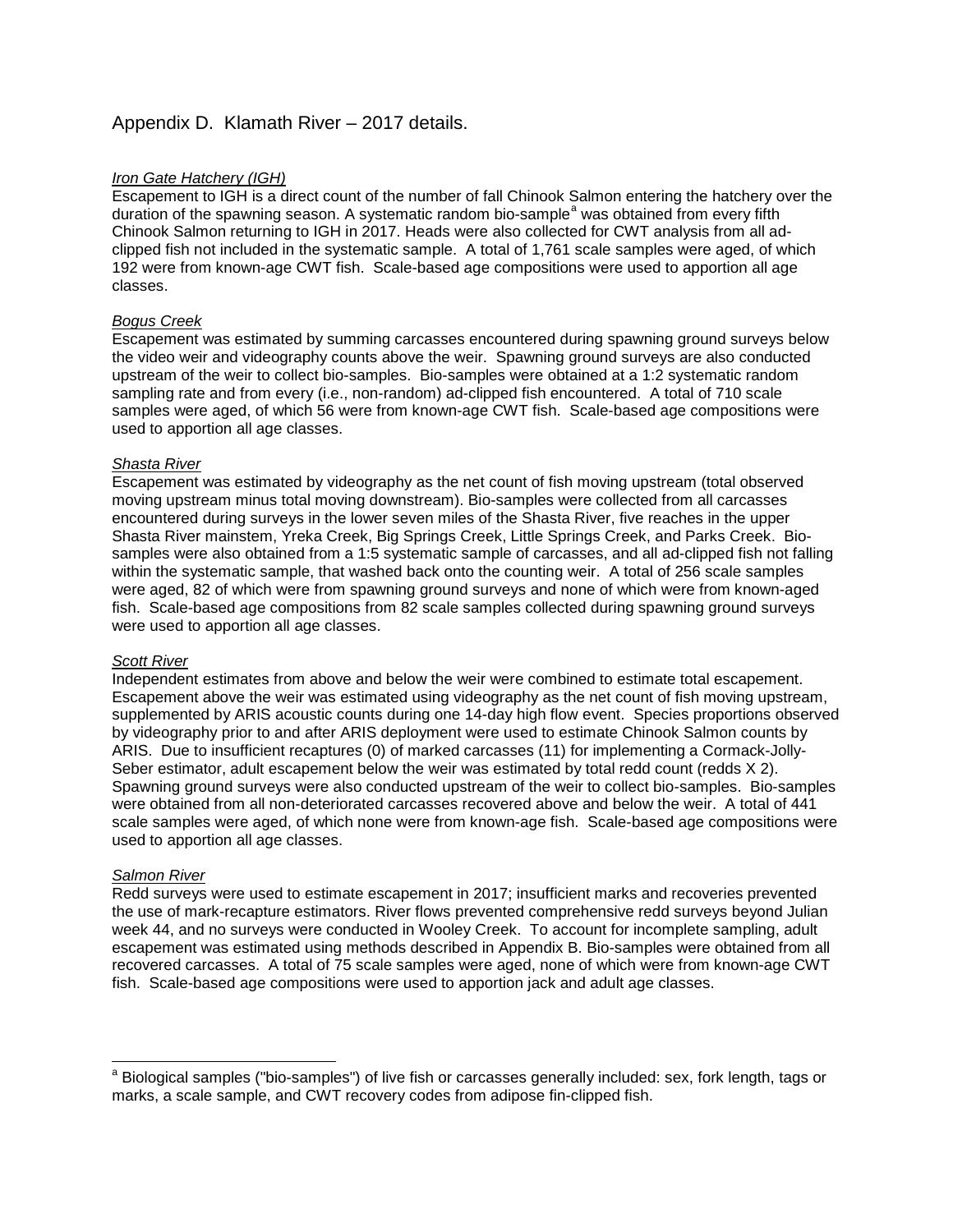#### *Klamath River Tributaries*

Adult escapement was estimated by expanding the total redd count (redds X 2) and adding the number of live fish observed during the final survey in each tributary. A total of 36 scale samples were aged, none of which were from known-age CWT fish. Total escapement (including jacks) was estimated by expanding the adult estimate by the scale-based age-2 proportion. Scale-based age compositions were used to apportion all age classes.

#### *Klamath River Mainstem*

A hierarchical latent variable model based on weekly carcass counts and mark-recapture data was used to estimate escapement in the upper reach (IGH to Shasta River). A total of 635 scale samples were aged, 50 of which were from known-age CWT fish. Scale-based age proportions were used to assign all age classes.

For the lower reach (Shasta River to Wingate Bar), escapement was estimated from redd surveys. A large proportion of age-2 females, based on scale aging, was observed among carcasses in the upper reach, which led to the estimation methods described in Appendix C. Age assignments were based on sex-specific age proportions from scales collected in the upper reach.

#### *Lower Klamath River Creel*

Total harvest was estimated by combining creel census estimates from the two sub-areas (above the Highway 101 Bridge to Weitchpec and below the Highway 101 Bridge to the mouth). All harvest occurring in the two days preceding the fall Chinook fishery closure (JW 33) were included, as well as half of the estimated harvest from the week preceding the closure (JW 32). These harvested fish were included in the fall harvest because one fall CWT was recovered in JW 33 and one spring CWT was recovered in JW 31. Based on expansion of one illegally harvested fish sampled in the creel survey, four additional fish were estimated to have been harvested during the fishery closure. A total of 26 scale samples were aged, of which one was from known-age CWT fish. Scale-based age proportions from these 26 samples were used to apportion all age classes.

#### *Upper Klamath River Recreational Fishery*

No harvest was estimated in the upper Klamath River recreational fishery due to the complete closure of the fishery. The usual ratio estimator was not applied to the fall fish harvested before the closure because this was deemed to be the beginning of the fall run and therefore fall run fish were not expected to be available for harvest in the upper sector. The four fish illegally harvested were not expanded to the upper river because there was no evidence that illegal harvest occurred in the upper sector.

#### *Yurok Tribal Estuary Fishery (Klamath mouth to Hwy 101)*

Yurok harvest in this sub-area was estimated by summing census counts from the elder net fishery and estimates of incidental harvest from the steelhead angler fishery. Harvest in the steelhead angler fishery was estimated from daily effort and catch-per-effort analyses. A total of 189 scale samples were aged, of which 11 were from known-age CWT fish. Scale-based age composition was used to apportion all age classes.

#### *Yurok Tribal Fishery Above Hwy 101*

Yurok harvest in this sub-area was estimated by daily effort and catch-per-effort analyses as incidental harvest in the steelhead angler fishery. No scale samples were collected in this sector. Scale-based age composition from the lower Klamath River creel was used as a surrogate to apportion all age classes.

#### *Blue Creek*

Total run was estimated as the peak count from surveys conducted between 7 November and 14 December 2017. Age-2 composition was estimated through direct observation. Adult age proportions were estimated using four scale samples collected during the dive surveys.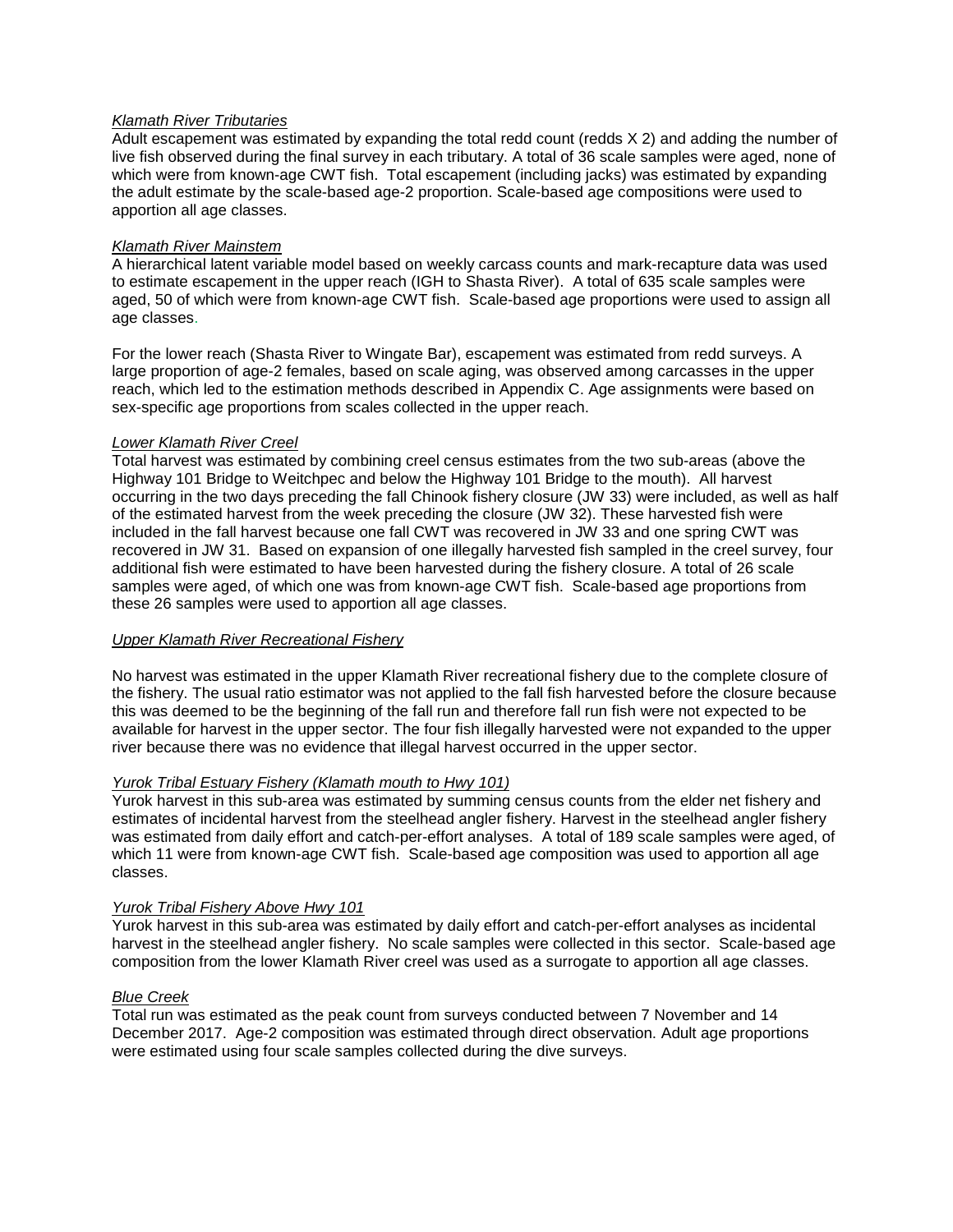# Appendix E. Trinity River – 2017 details.

#### *Trinity River Hatchery (TRH)*

Escapement to TRH is a direct count of the number of fall Chinook Salmon entering the hatchery over the duration of the spawning season. Sampling for scales was conducted in a systematic (1:4) random manner including ad-clipped and non-ad-clipped fish. A total of 1,326 scale samples were aged, of which 309 samples were from known-age CWT fish. Scale samples were used to apportion the hatchery return into age classes.

#### *Upper Trinity River Recreational Harvest*

The fall-run Chinook fishery was closed on 31 August 2017 in the Trinity River. Fish were tagged with reward and non-reward tags to be returned by anglers. Tags returned by anglers were used to estimate total harvest. Seventy-eight reward and five non-reward tags were returned from incidental catch and release in the steelhead fishery, and zero harvest was estimated.

#### *Lower Trinity River Creel*

A roving creel survey was implemented in the Trinity River downstream of WCW. A total of three scale samples were aged, of which one was from a known-age CWT fish. Scales were used to apportion the age structure in this sector.

#### *Trinity River Natural Escapement (above WCW)*

Total run was estimated using a Petersen mark-recapture estimator, stratified by jacks and adults. The methods used for estimating age structure within the Trinity River run above WCW were similar to those used in the population estimate, apportioned into three general recovery areas: Trinity River Hatchery, Trinity basin natural spawning escapement above WCW, and recreational harvest. Bio-samples were collected from all Chinook Salmon at WCW in good condition, yielding 1,815 scale samples used from program-marked fall Chinook, 127 of which were ad-clipped. Validation of WCW scales was accomplished with known-age fish recovered throughout all sectors of the Trinity River.

The age structure for fish passing above WCW was estimated using scales collected at WCW and TRH. Age-specific abundances for all fish passing upstream of WCW were estimated from scales collected at WCW. Next, age-specific abundances of fish returning to TRH and fish harvested in the recreational fishery were estimated. Finally, age-specific abundances from TRH and the recreational fishery were subtracted from age-specific abundances of fish passing upstream of WCW to yield age-specific abundances of fish returning to natural spawning areas upstream of WCW.

#### *Trinity Mainstem Natural Escapement (below WCW)*

Total escapement was estimated by expanding total redd counts (redds X 2) from surveys conducted biweekly as conditions allowed, and applying the jack proportion from the upper Trinity River natural escapement. The upper Trinity River natural escapement age structure was used as a surrogate to apportion all ages. No scales were collected in this sector.

#### *Trinity Tributaries (above Reservation; below WCW)*

Total escapement was estimated by expanding the total redd count (redds X 2), applying the jack proportion from the upper Trinity River natural escapement sector to the expanded redd count, and then adding the number of live fish observed during the final survey in each tributary. Two scale samples were collected, neither of which were from known-age fish. The upper Trinity River natural escapement age structure was used to apportion all ages.

#### *Hoopa Reservation Tributaries*

Total escapement was estimated by expanding the total redd count (redds X 2) and applying the age-2 proportion in the upper Trinity River natural escapement sector to the expanded redd count. One scale sample was recovered from an unknown-age carcass. The upper Trinity River natural escapement age structure was used to apportion all ages.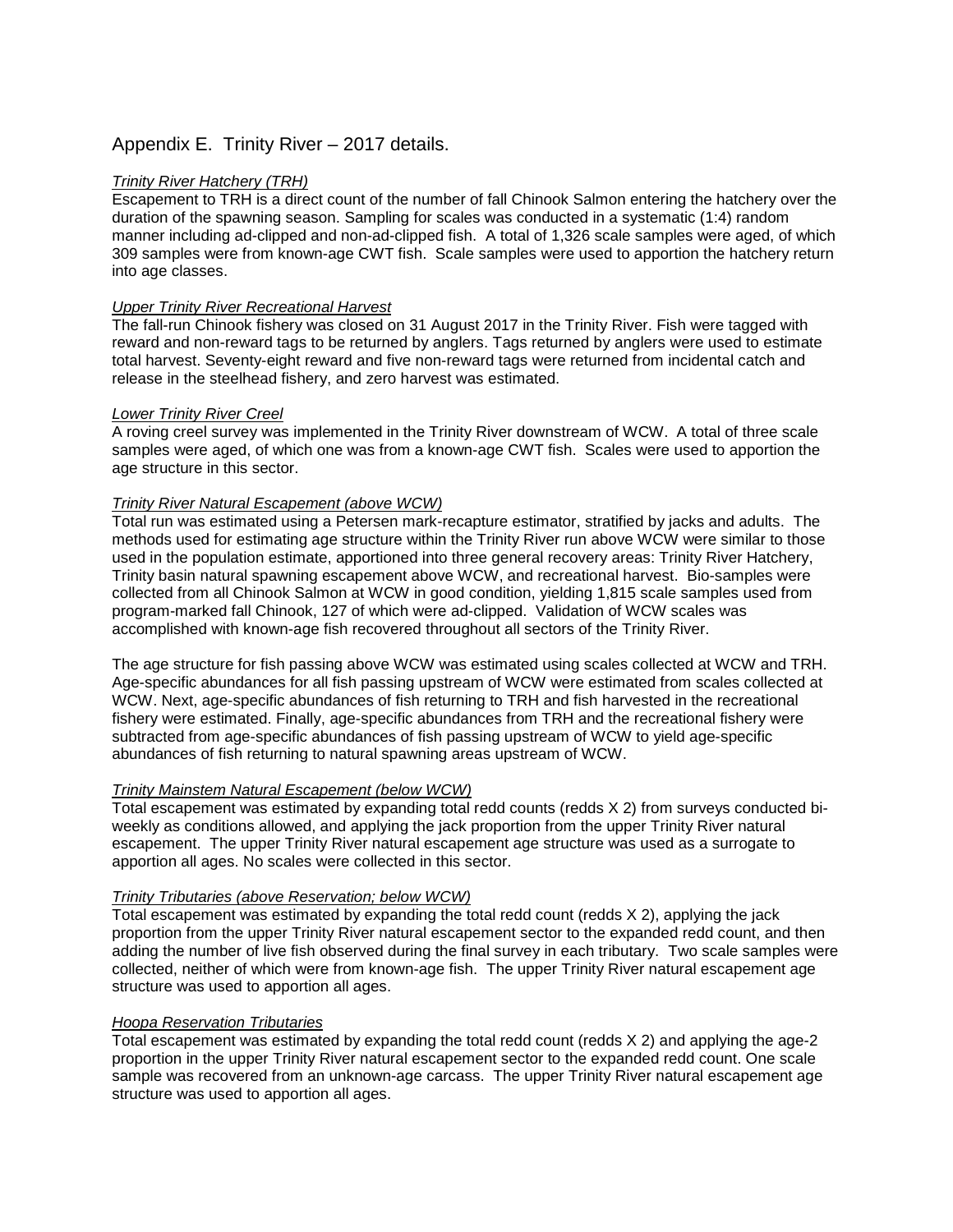#### *Hoopa Valley Tribal Harvest (net and hook-and-line)*

Hoopa Valley Tribal harvest is a composite of the gill net and hook-and-line fisheries prosecuted by Tribal members. A total of 500 scale samples were aged, of which 32 were from known-age fish. Scale age proportions were used to apportion all ages.

### *Hoopa Valley Tribal Harvest (harvest weir)*

Direct harvest of Chinook measuring less than 56 cm. Scale samples taken from all harvested fish. A total of 89 scale samples were aged, of which six were from known-age fish. Scale age proportions were used to apportion all ages.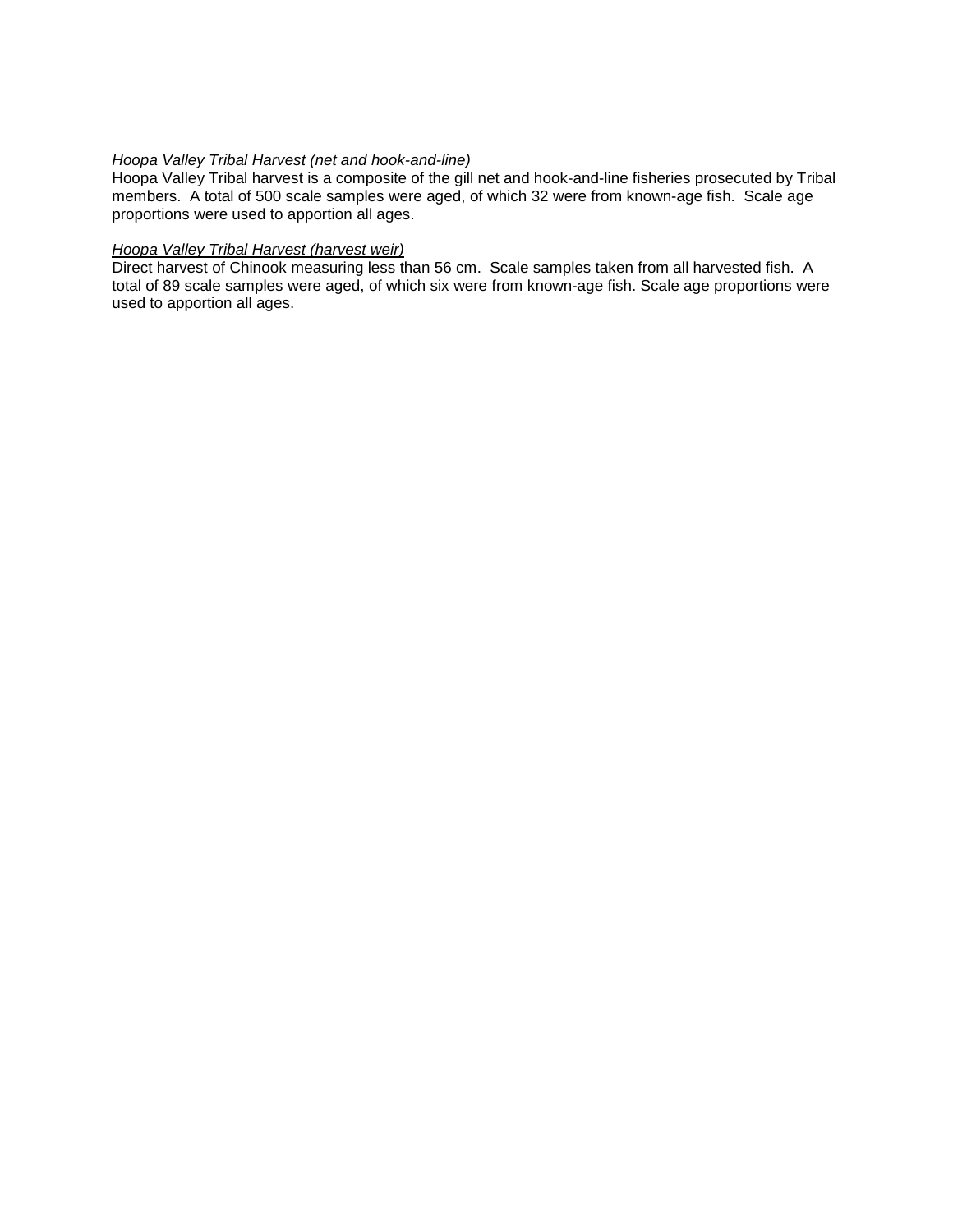Appendix F. 2017 Klamath age analysis.

| Unknown scales age composition as read |       |       |       |       |       |  |  |
|----------------------------------------|-------|-------|-------|-------|-------|--|--|
|                                        | AGE 2 | AGE 3 | AGE 4 | AGE 5 | TOTAL |  |  |
| <b>BOGUS</b>                           | 210   | 372   | 66    | 6     | 654   |  |  |
| <b>IGH</b>                             | 497   | 843   | 227   | 2     | 1,569 |  |  |
| <b>SALMON</b>                          | 15    | 34    | 22    | 4     | 75    |  |  |
| <b>SCOTT</b>                           | 57    | 323   | 28    | 33    | 441   |  |  |
| <b>SHASTA</b>                          | 54    | 8     | 17    | 3     | 82    |  |  |
| <b>MAINSTEM</b>                        | 217   | 292   | 70    | 6     | 585   |  |  |
| UR TRIBS                               | 5     | 17    | 10    | 4     | 36    |  |  |
| <b>LRC EST</b>                         | 9     | 6     | 9     |       | 25    |  |  |
| LRC UP                                 | Ω     |       | 0     |       | 0     |  |  |
| <b>YTFP EST</b>                        | 46    | 98    | 33    |       | 178   |  |  |
| <b>YTFP M&amp;U</b>                    | Ω     |       | 0     |       |       |  |  |
| <b>BLUE CRK</b>                        |       |       | 3     |       |       |  |  |
|                                        | 1,110 | 1,994 | 485   | 60    | 3,649 |  |  |

# **Unknown scales corrected age proportions (Kimura method)**

|                               | AGE <sub>2</sub> | AGE <sub>3</sub> | AGE 4          | AGE <sub>5</sub> | <b>TOTAL</b>     |
|-------------------------------|------------------|------------------|----------------|------------------|------------------|
| <b>BOGUS</b>                  | 0.3171           | 0.5751           | 0.0955         | 0.0122           | 1.0              |
| <b>IGH</b>                    | 0.3133           | 0.5372           | 0.1478         | 0.0017           | 1.0              |
| <b>SALMON</b>                 | 0.1963           | 0.4351           | 0.2975         | 0.0711           | 1.0              |
| <b>SCOTT</b>                  | 0.1192           | 0.7503           | 0.0307         | 0.0998           | 1.0              |
| <b>SHASTA</b>                 | 0.6682           | 0.0789           | 0.2041         | 0.0488           | 1.0              |
| <b>MAINSTEM</b>               | 0.3690           | 0.5013           | 0.1160         | 0.0137           | 1.0              |
| <b>UR TRIBS</b>               | 0.1337           | 0.4585           | 0.2596         | 0.1481           | 1.0              |
| <b>LRC EST</b>                | 0.3626           | 0.2073           | 0.3768         | 0.0533           | 1.0              |
| LRC UP                        | 0.3626           | 0.2073           | 0.3768         | 0.0533           | 1.0              |
| <b>YTFP EST</b>               | 0.2538           | 0.5462           | 0.1925         | 0.0075           | 1.0              |
| YTFP M&U                      | 0.3626           | 0.2073           | 0.3768         | 0.0533           | 1.0              |
| <b>BLUE CRK</b>               | 0.0000           | 0.1652           | 0.8348         | 0.0000           | 1.0              |
|                               |                  |                  |                |                  |                  |
| <b>Known CWT ages</b>         | a/               |                  |                |                  |                  |
|                               | AGE <sub>2</sub> | AGE <sub>3</sub> | AGE 4          | AGE 5            | <b>TOTAL</b>     |
| <b>BOGUS</b>                  | 11               | 47               | 22             | $\overline{2}$   | 82               |
| <b>IGH</b>                    | 464              | 1,120            | 333            | 8                | 1,925            |
| <b>SALMON</b>                 | 0                | 0                | 0              | 0                | 0                |
| <b>SCOTT</b>                  | $\mathbf 0$      | 0                | $\pmb{0}$      | $\mathsf 0$      | $\boldsymbol{0}$ |
| <b>SHASTA</b>                 | 1                | 1                | 1              | 0                | 3                |
| <b>MAINSTEM</b>               | 7                | 31               | 16             | $\overline{2}$   | 56               |
| <b>UR TRIBS</b>               | 0                | $\mathbf 0$      | 0              | 0                | $\mathbf 0$      |
| <b>LRC</b>                    | 0                | 1                | 0              | 0                | 1                |
| <b>YTFP EST</b>               | 1                | 14               | $\overline{c}$ | 0                | 17               |
| YTFP M&U                      | $\mathbf 0$      | $\mathbf 0$      | 0              | $\mathbf 0$      | $\pmb{0}$        |
| <b>BLUE CRK</b>               | $\Omega$         | $\Omega$         | $\Omega$       | $\Omega$         | $\Omega$         |
|                               | 484              | 1,214            | 374            | $\overline{12}$  | 2,084            |
| <b>Breakout within strata</b> |                  |                  |                |                  |                  |
| Bogus1                        | 4                | 25               | 14             | $\overline{2}$   | 45               |
| Bogus2                        | $\overline{7}$   | 22               | 8              | 0                | 37               |
| $LRC - Io$                    | $\mathbf 0$      | 1                | 0              | $\mathbf 0$      | $\mathbf 1$      |
| LRC - mid                     | 0                | 0                | 0              | 0                | 0                |
| <b>YTFP MID-UP</b>            | <b>TRUE</b>      | $\Omega$         | $\mathbf 0$    | $\mathbf{0}$     | $\mathbf 0$      |

a/ Table includes known-age fish whose scales were not mounted / read.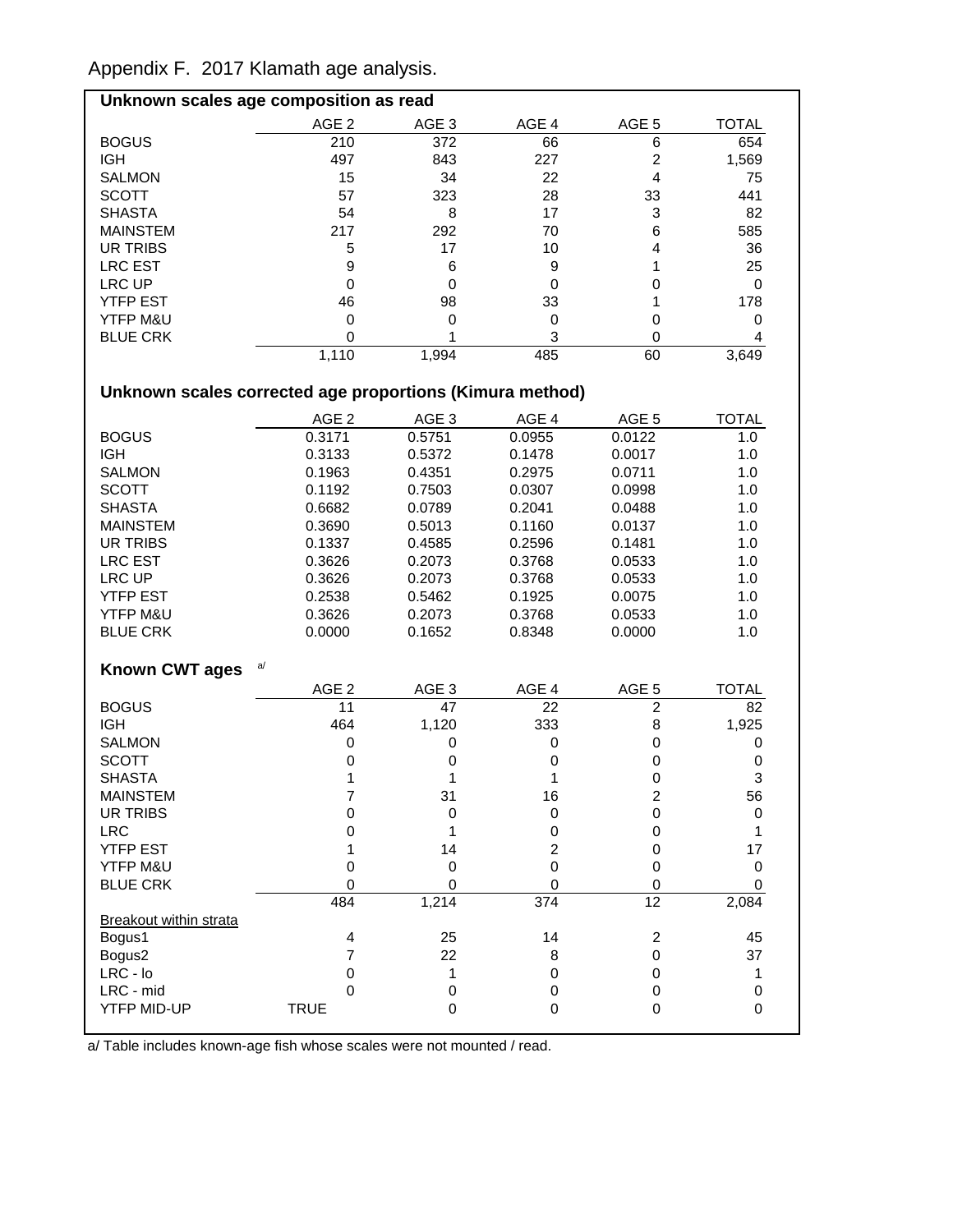#### Appendix G. 2017 Trinity age analysis.

| WCW = Willow Ck. Weir |                                           |                                                                                         |                                 | <b>Cwt Age</b>                                        |                          |                            |                                       | <b>LOWTRINREC = Lower Trinity Recreational</b> |                  |                     |                                                     | <b>Cwt Age</b>                                      |                      |                     |                      |
|-----------------------|-------------------------------------------|-----------------------------------------------------------------------------------------|---------------------------------|-------------------------------------------------------|--------------------------|----------------------------|---------------------------------------|------------------------------------------------|------------------|---------------------|-----------------------------------------------------|-----------------------------------------------------|----------------------|---------------------|----------------------|
|                       | Scale unreadable                          | no cwt age<br>33                                                                        | $\overline{2}$                  | 3                                                     |                          | 5                          | Total<br>35                           |                                                | Scale unreadable | no cwt age          | $\mathcal{P}$                                       | з                                                   |                      |                     | Total<br>$\mathbf 0$ |
|                       | 2                                         | 809                                                                                     | 55                              | $\overline{1}$                                        | $\mathbf 0$              |                            | 865                                   |                                                |                  |                     | $\mathbf{0}$                                        | $\mathbf{0}$                                        | $\mathbf{0}$         |                     | $\overline{1}$       |
| Scale                 | з                                         | 752                                                                                     | $\mathbf 0$                     | 66                                                    | $\mathbf{0}$             |                            | 818                                   | Scale                                          | з                |                     | $\mathbf{0}$                                        |                                                     | $\mathbf 0$          |                     | $\overline{1}$       |
| Ages                  |                                           | 112                                                                                     | $\mathbf{0}$                    | -1                                                    | $\overline{2}$           |                            | 116                                   | Ages                                           |                  |                     | $\Omega$                                            | $\Omega$                                            | $\overline{0}$       |                     | $\overline{1}$       |
| 129<br>1688           |                                           | 15<br>1721                                                                              | $\mathbf{0}$<br>55              | $\overline{0}$<br>70                                  | $\mathbf{0}$<br>2        | 2                          | 16<br>1850                            | -1<br>$\overline{2}$                           |                  | 2                   | $\Omega$<br>$\mathbf{0}$                            | $\Omega$                                            | $\Omega$<br>$\Omega$ | $\mathbf 0$         | $\mathbf 0$<br>3     |
|                       |                                           |                                                                                         |                                 |                                                       |                          |                            |                                       |                                                |                  |                     |                                                     |                                                     |                      |                     |                      |
|                       |                                           | HUPAHARV = Hoopa Tribal Net Harvest plus Tribal Hook-and-Line Cwt Age                   | $\mathcal{P}$                   | 3                                                     | $\overline{4}$           | 5                          |                                       | TRH = Trinity River Hatchery                   |                  |                     | $\overline{c}$                                      | <b>Cwt Age</b><br>3                                 | $\boldsymbol{4}$     | 5                   |                      |
|                       | Scale unreadable                          | no cwt age<br>14                                                                        |                                 |                                                       |                          |                            | Total<br>17                           |                                                | Scale unreadable | no cwt age<br>31    |                                                     |                                                     |                      |                     | Total<br>39          |
|                       |                                           | 32                                                                                      | $\overline{2}$                  | $\mathbf{0}$                                          | $\mathbf{0}$             |                            | 34                                    |                                                |                  | 343                 | 105                                                 |                                                     | $\mathbf{0}$         |                     | 449                  |
| Scale                 |                                           | 284                                                                                     | $\mathbf{0}$                    | 19                                                    | $\mathbf 0$              |                            | 303                                   | Scale                                          |                  | 615                 | $\mathbf{0}$                                        | 180                                                 | $\mathbf 0$          |                     | 795                  |
| Ages<br>35            |                                           | 132<br>20                                                                               | $\mathbf{0}$<br>$\Omega$        | $\overline{1}$<br>$\Omega$                            | 10<br>$\Omega$           |                            | 143<br>20                             | Ages<br>317                                    |                  | 54                  | $\mathbf{0}$<br>$\Omega$                            | $\overline{2}$<br>$\Omega$                          | 17<br>$\overline{0}$ |                     | 74<br>8              |
| 468                   |                                           | 482                                                                                     | $\overline{2}$                  | 23                                                    | 10                       | $\Omega$                   | 517                                   | 1017                                           |                  | 1048                | 106                                                 | 188                                                 | 19                   | 4                   | 1365                 |
|                       |                                           |                                                                                         |                                 |                                                       |                          |                            |                                       |                                                |                  |                     |                                                     |                                                     |                      |                     |                      |
|                       |                                           | LOWTRINTRIBS = Lower Trinity Tribs - Includes samples taken by U Cwt Age                |                                 | 3                                                     |                          | 5                          | Total                                 | $\mathbf 0$<br><b>NO DATA</b>                  |                  |                     | $\mathfrak{p}$                                      | <b>Cwt Age</b>                                      |                      | 5                   | Total                |
|                       | Scale unreadable                          | no cwt age<br>$\Omega$                                                                  | $\Omega$                        | 0                                                     |                          |                            | 0                                     |                                                | Scale unreadable | no cwt age          |                                                     |                                                     |                      |                     |                      |
|                       |                                           |                                                                                         | $\mathbf 0$                     | $\mathbf{0}$                                          | $\mathbf{0}$             |                            | 0                                     |                                                | 2                |                     |                                                     |                                                     |                      |                     |                      |
| Scale                 |                                           |                                                                                         | $\mathbf 0$                     | $\mathbf{0}$                                          | $\mathbf{0}$             |                            | 3                                     | Scale                                          | з                |                     |                                                     |                                                     |                      |                     |                      |
| Ages<br>$\mathbf 0$   |                                           |                                                                                         | $\mathbf{0}$<br>$\Omega$        | $\mathbf{0}$<br>$\mathbf{0}$                          | $\Omega$<br>$\Omega$     |                            | 0<br>0                                | Ages<br>$\mathbf 0$                            |                  |                     |                                                     |                                                     |                      |                     |                      |
| 3                     |                                           | 3                                                                                       | $\mathsf 0$                     | $\mathbf 0$                                           | $\mathbf 0$              | 0                          | 3                                     | $\mathbf 0$                                    |                  | 0                   | $\mathbf{0}$                                        | $\Omega$                                            | $\mathbf 0$          | 0                   | $\mathsf 0$          |
|                       |                                           |                                                                                         |                                 |                                                       |                          |                            |                                       |                                                |                  |                     |                                                     |                                                     |                      |                     |                      |
|                       | HVTSELECTHARV = Hoopa Tribal Weir Harvest |                                                                                         |                                 | <b>Cwt Age</b>                                        |                          | 5                          |                                       | $\mathbf 0$                                    |                  |                     | $\mathcal{D}$                                       | <b>Cwt Age</b><br>$\mathbf{z}$                      |                      |                     | Total                |
|                       | Scale unreadable                          | no cwt age<br>$\Omega$                                                                  |                                 | 3                                                     |                          |                            | Total<br>0                            | <b>NO DATA</b>                                 | Scale unreadable | no cwt age          |                                                     |                                                     |                      |                     |                      |
|                       | 2                                         | 77                                                                                      | 5                               | $\mathbf{0}$                                          | $\overline{0}$           |                            | 82                                    |                                                | 2                |                     |                                                     |                                                     |                      |                     |                      |
| Scale                 | з                                         | $\epsilon$                                                                              | $\mathbf{0}$                    |                                                       | $\mathbf{0}$             |                            | $\overline{7}$                        | Scale                                          | 3                |                     |                                                     |                                                     |                      |                     |                      |
| Ages<br>6             |                                           |                                                                                         | $\mathbf{0}$<br>$\Omega$        | $\mathbf{0}$<br>$\Omega$                              | $\mathbf{0}$<br>$\Omega$ |                            | 0<br>$\Omega$                         | Ages<br>$\mathbf 0$                            |                  |                     |                                                     |                                                     |                      |                     |                      |
| 83                    |                                           | 83                                                                                      | 5                               | 1                                                     | $\mathbf 0$              | 0                          | 89                                    | $\mathbf 0$                                    |                  | 0                   | $\mathbf 0$                                         | $\mathbf 0$                                         | $\mathbf 0$          | $\mathbf 0$         | $\mathbf 0$          |
|                       |                                           |                                                                                         |                                 |                                                       |                          |                            |                                       |                                                |                  |                     |                                                     |                                                     |                      |                     |                      |
|                       |                                           |                                                                                         |                                 | POOLED data from all areas: Scale age-CWT age matrix. |                          |                            |                                       |                                                | (B)              |                     | Scale-CWT age matrix of proportions of column sums. |                                                     |                      |                     |                      |
|                       |                                           |                                                                                         |                                 |                                                       |                          |                            |                                       |                                                |                  |                     |                                                     |                                                     |                      |                     |                      |
|                       |                                           | (Includes only fish with both scale age and CWT known age.)<br><b>VALIDATION MATRIX</b> | $\overline{2}$                  | 3                                                     | 4                        | 5                          |                                       |                                                |                  |                     | $\overline{\mathbf{2}}$                             | 3                                                   | 4                    | -5                  |                      |
|                       |                                           |                                                                                         | 167                             | $\overline{2}$                                        | $\mathbf 0$              |                            |                                       |                                                |                  |                     | 1.0000                                              | 0.0073                                              | 0.0000               | 0.0000              |                      |
|                       |                                           |                                                                                         | $\mathbf 0$                     | 267                                                   | $\mathbf 0$              |                            |                                       |                                                |                  |                     | 0.0000                                              | 0.9780                                              | 0.0000               | 0.0000              |                      |
|                       | 4x4                                       |                                                                                         | $\mathbf 0$                     | $\overline{4}$                                        | 29                       |                            |                                       |                                                |                  |                     | 0.0000                                              | 0.0147                                              | 1.0000               | 0.3333              |                      |
|                       |                                           |                                                                                         | $\Omega$                        | $\mathbf 0$                                           | $\mathbf 0$              |                            | 0.98                                  |                                                |                  |                     | 0.0000                                              | 0.0000                                              | 0.0000               | 0.6667              |                      |
|                       |                                           |                                                                                         |                                 |                                                       |                          |                            |                                       |                                                |                  |                     |                                                     |                                                     |                      |                     |                      |
|                       |                                           | Corrected Scale age proportion vectors for scale-aged 2 - 5 fish.                       |                                 |                                                       |                          |                            |                                       |                                                |                  |                     |                                                     |                                                     |                      |                     |                      |
| # known scales        | 129                                       | 35                                                                                      | $\overline{1}$<br>$\mathcal{P}$ | 317                                                   |                          |                            |                                       | $\mathbf{0}$                                   | $\,$ 6 $\,$      |                     | Correction Matrix for ages 2,3,4,5.                 |                                                     |                      |                     |                      |
| unknown scales        | 1688<br>Willow Creek Weir                 | 468<br>Hoopa Tribal                                                                     | <b>Lower Trinity</b>            | 1017<br><b>TRH</b>                                    | Lower Trinity            | <b>Upper Trinity</b>       | Upper Trin                            | Lower                                          | 83               |                     | $\overline{\mathbf{2}}$                             | (Inverse of Scale-CWT age proportion matrix.)<br>-3 |                      | -5                  |                      |
| Age                   | <b>WCW</b>                                | <b>NET HARV</b>                                                                         | <b>REC HARV</b>                 | <b>HATCHERY</b>                                       | Mainstem                 | <b>REC HARV</b>            | NATURAL                               | Trin Tribs                                     |                  |                     | 1.0000                                              | $-0.0075$                                           | 0.0000               | 0.0000              |                      |
|                       | 0.4759                                    | 0.0638                                                                                  | 0.5000                          | 0.3327                                                | 0.0000                   |                            | 0.5576                                | 0.0000                                         |                  |                     | 0.0000                                              | 1.0225                                              | 0.0000               | 0.0000              |                      |
|                       | 0.4555                                    | 0.6205                                                                                  | 0.0000                          | 0.6183                                                | 0.0000                   | 0.0000                     | 0.3636                                | 1.0000<br>0.0000                               |                  |                     | 0.0000<br>0.0000                                    | $-0.0150$<br>0.0000                                 | 1.0000<br>0.0000     | $-0.5000$<br>1.5000 |                      |
|                       | 0.0552<br>0.0133                          | 0.2516<br>0.0641                                                                        | 0.5000<br>0.0000                | 0.0416<br>0.0074                                      | 0.0000<br>0.0000         | 1.0000<br>0.0000           | 0.0619<br>0.0169                      | 0.0000                                         |                  |                     |                                                     |                                                     |                      |                     |                      |
|                       | 1.00000                                   | 1.00000                                                                                 | 1.00000                         | 1.00000                                               | 0.00000                  | 1.00000                    | 1.00000                               | 1.00000                                        |                  |                     |                                                     |                                                     |                      |                     |                      |
|                       |                                           |                                                                                         |                                 |                                                       |                          |                            |                                       |                                                |                  |                     |                                                     |                                                     |                      |                     |                      |
|                       |                                           |                                                                                         |                                 |                                                       |                          | (Estimated)                | (Estimated)                           |                                                |                  |                     | <b>WCW scales</b>                                   | known                                               |                      |                     |                      |
| <b>CWTS</b>           | Willow Creek Weir                         | Hoopa Tribal                                                                            | Lower Trinity                   | <b>TRH</b>                                            | Lower Trinity            | <b>Upper Trinity</b>       | <b>Upper Trinity</b>                  | Hoopa                                          |                  |                     |                                                     | age                                                 | Total age            | WCW age             |                      |
| Age                   | <b>WCW</b>                                | NET HARV                                                                                | <b>REC HARV</b>                 | <b>HATCHERY</b>                                       | <b>CARCASS</b>           | <b>REC HARV</b>            | NATURAL                               | Hook&Line                                      |                  | Age                 | WCW no cwts                                         | cwts scales                                         | all scales           | proportions         |                      |
|                       | $\mathbf 0$<br>$\mathbf{0}$               | $\overline{2}$                                                                          | $\overline{0}$                  | 385<br>740                                            | $\mathbf 0$<br>$\Omega$  | $\Omega$<br>$\Omega$       | 471                                   |                                                |                  | $\overline{2}$<br>3 | 803<br>769                                          | 0<br>$\mathbf 0$                                    | 803                  | 0.4759<br>0.4555    |                      |
|                       | $\mathbf{0}$                              | 23<br>10 <sub>1</sub>                                                                   | $\mathbf{0}$                    | 59                                                    | $\Omega$                 | $\Omega$                   | 116<br>9                              |                                                |                  | $\overline{4}$      | 93                                                  | $\Omega$                                            | 769<br>93            | 0.0552              |                      |
|                       | $\mathbf{0}$                              | $\mathbf{0}$                                                                            | $\mathbf{0}$                    | 6                                                     | $\Omega$                 | $\mathbf{0}$               | $\mathbf{1}$                          | $\mathbf 0$                                    |                  | 5                   | 23                                                  | $\mathbf 0$                                         | 23                   | 0.0133              |                      |
| # unknown ads         | υ                                         | ၁၁                                                                                      | $\mathbf{0}$                    | 1190                                                  | υ<br>$\mathbf{0}$        | v                          | 597<br>$\mathbf{0}$                   | <b>U</b><br>$\mathbf{0}$                       |                  |                     | 1688                                                |                                                     | 1688                 | 1.0000              |                      |
| # total ads           | $\mathbf 0$<br>$\mathbf{0}$               | $\mathbf{3}$<br>38                                                                      |                                 | 31<br>1221                                            | $\Omega$                 | $\mathbf{0}$<br>paper CWTs |                                       |                                                |                  |                     |                                                     |                                                     |                      |                     |                      |
|                       |                                           | Natural Escapement, Trinity basin above WCW: Apportioned to age structure.              |                                 |                                                       |                          | TRH + Rec above            |                                       | <b>Apportioned Natural Escapement</b>          |                  |                     |                                                     |                                                     |                      |                     |                      |
|                       |                                           |                                                                                         |                                 |                                                       | <b>WCW</b>               | WCW+Natural                | minus TRH #s minus above WCW creel #s |                                                |                  |                     |                                                     |                                                     |                      |                     |                      |
|                       | Rec above WCW                             | <b>Total Run</b><br>$\mathbf 0$                                                         |                                 | Age<br>$\overline{2}$                                 | proportions<br>0.4759    | Escapement<br>7449         | Escapement<br>5586                    | Proportions<br>0.5576                          |                  |                     |                                                     |                                                     |                      |                     |                      |
|                       | <b>TRH</b>                                | 5633                                                                                    |                                 | $\mathbf{3}$                                          | 0.4555                   | 7129                       | 3642                                  | 0.3636                                         |                  |                     |                                                     |                                                     |                      |                     |                      |
|                       | Naturals                                  | 10018                                                                                   |                                 | $\overline{4}$                                        | 0.0552                   | 864                        | 620                                   | 0.0619                                         |                  |                     |                                                     |                                                     |                      |                     |                      |
|                       | Total                                     | 15651                                                                                   |                                 | 5                                                     | 0.0133                   | 209<br>15651               | 170                                   | 0.0169                                         |                  |                     |                                                     |                                                     |                      |                     |                      |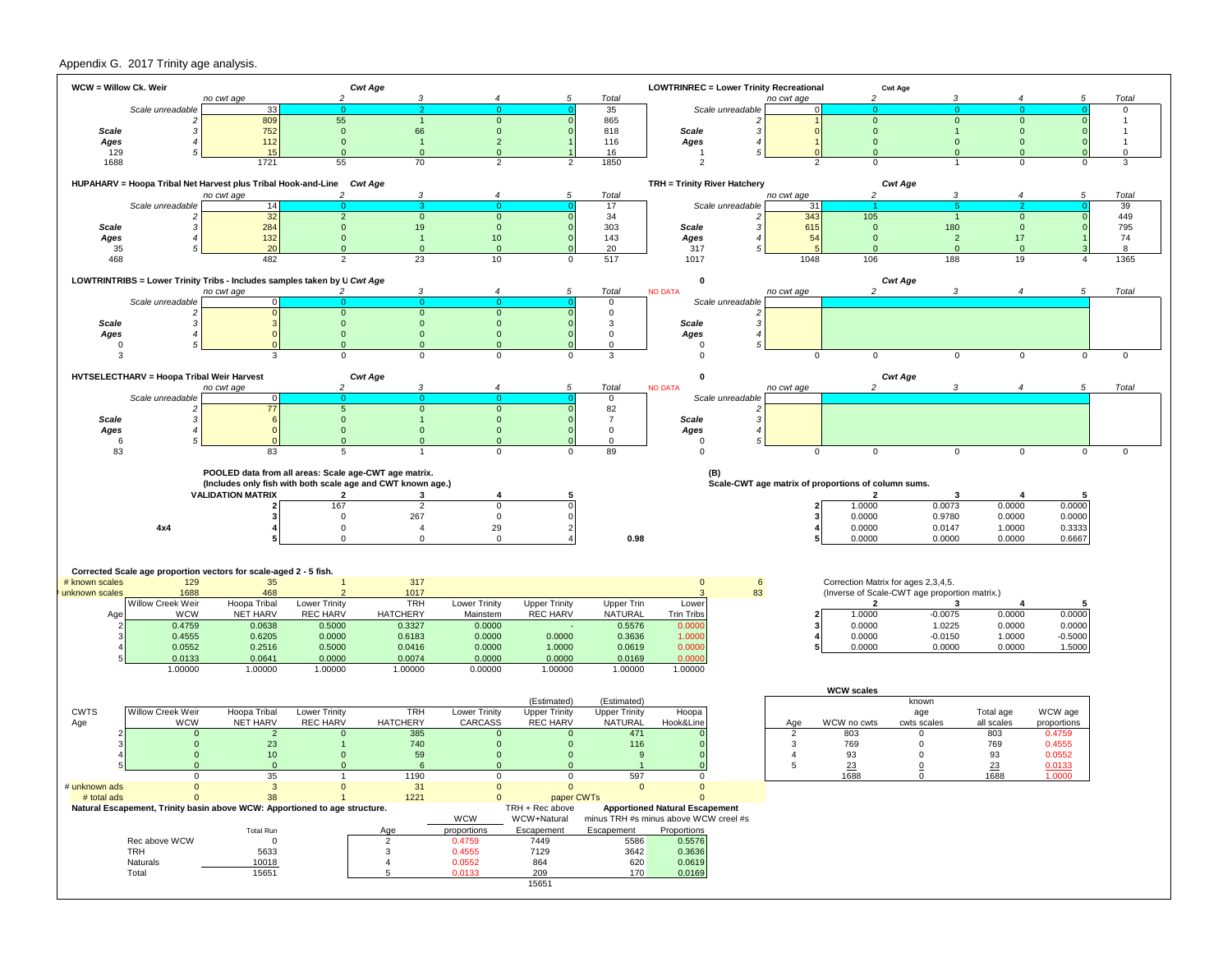#### **Appendix H. 2017 Klamath Basin fall Chinook age-composition calculation worksheet. 2/14/2018**

|                                                                                                                | $\#$                                  | $\#$                      | Total                  |                      | CALCULATED AGE       |                                    |                                  |                              | Appenuix II. 2017 Maniam Dasin Tail Onlillook age-composition calculation worksheet.<br>SCALE AGE PROPORTIONS (unknowns)<br>Unk. Age<br>Redd Surveys                                          |         |
|----------------------------------------------------------------------------------------------------------------|---------------------------------------|---------------------------|------------------------|----------------------|----------------------|------------------------------------|----------------------------------|------------------------------|-----------------------------------------------------------------------------------------------------------------------------------------------------------------------------------------------|---------|
| <b>Hatchery spawners</b>                                                                                       | Grilse                                | Adults                    | Run                    | 2                    | 3                    | $\overline{4}$                     | 5                                | Total                        | 2<br>3<br>5 Total<br>Scales Read<br>Redds<br>Live<br>Video<br>$\overline{4}$                                                                                                                  | Carcass |
| Iron Gate Hatchery (IGH)                                                                                       | 3193                                  | 7443                      | 10636                  | 3193                 | 5800                 | 1620                               | 23                               | 10636                        | scales 0.31330 0.53721 0.14778 0.00170<br>1.0<br>1,569<br>464<br>1925<br>IGH cwts<br>1120<br>333<br>8                                                                                         |         |
| Trinity River Hatchery (TRH)<br>Hatchery spawner subtotal:                                                     | 1863<br>5056<br>prop. hatchery grilse | 3770<br>11213             | 5633<br>16269<br>0.311 | 1863<br>5056         | 3487<br>9287         | 244<br>1864<br>proportion hatchery | 39<br>62                         | 5633<br>16269<br>$\mathsf 0$ | scales 0.33274 0.61831 0.04158 0.00737<br>1.0<br>1017<br>385<br>1190<br><b>TRH cwts</b><br>740<br>59<br>6                                                                                     |         |
| <b>Natural Spawners</b>                                                                                        |                                       |                           |                        |                      |                      |                                    |                                  |                              |                                                                                                                                                                                               |         |
| Trinity River mainstem above WCW<br>Trinity River mainstem below WCW                                           | 5586<br>129                           | 4432<br>102               | 10018<br>231           | 5586<br>129          | 3642<br>84           | 620<br>14                          | 170<br>$\overline{4}$            | 10018<br>231                 | scales 0.55757 0.36356 0.06193 0.01693<br>1688<br>1.0<br>51<br>Up T main 0.55757 0.36356 0.06193 0.01693<br>1.0<br>$^{\circ}$                                                                 |         |
| Salmon River Basin (includes Wooley Cr)                                                                        | 327                                   | 1338                      | 1665                   | 327                  | 724                  | 495                                | 119                              | 1665                         | 669<br>scales 0.19626 0.43508 0.29755 0.07111<br>75<br>1.0                                                                                                                                    |         |
| Scott River                                                                                                    | 307                                   | 2269                      | 2576                   | 307                  | 1933                 | 79                                 | 257                              | 2576                         | scales 0.11920 0.75029 0.03073 0.09977<br>1.0<br>441<br>131<br>2279                                                                                                                           |         |
| Shasta River                                                                                                   | 6618                                  | 3287                      | 9905                   | 6618                 | 782                  | 2022                               | 483                              | 9905                         | Scott CWT<br>$\mathbf 0$<br>$\Omega$<br>$\Omega$<br>$\Omega$<br>$^{\circ}$<br>9905<br>scales 0.66823 0.07890 0.20409 0.04878<br>1.0<br>82                                                     |         |
|                                                                                                                |                                       |                           |                        |                      |                      |                                    |                                  |                              | Shasta CWT<br>$\mathbf{3}$<br>$\overline{1}$<br>$\overline{1}$<br>$^{\circ}$<br>$\overline{1}$                                                                                                |         |
| <b>Bogus Creek</b>                                                                                             | 848                                   | 1874                      | 2722                   | 848                  | 1565                 | 274                                | 35                               | 2722                         | 2224<br>scales 0.31710 0.57514 0.09553 0.01223<br>654<br>1.0<br>82<br>Bogus CWT<br>11<br>47<br>22<br>$\overline{2}$                                                                           | 498     |
| Mainstem Klamath (IGH to Shasta R)                                                                             | 1735                                  | 3005                      | 4740                   | 1735                 | 2379                 | 560                                | 66                               | 4740                         | scales 0.36897 0.50131 0.11604 0.01368<br>1.0<br>585                                                                                                                                          |         |
| Mainstem Klamath (Ash Cr to Wingate Bar)                                                                       | 587                                   | 917                       | 1504                   | 587                  | 728                  | 169                                | 20                               | 1504                         | KR main CWT<br>56<br>7<br>31<br>16<br>$\overline{2}$<br>478<br>Up K main adults 0.79443 0.18389 0.02167<br>1.0 IGH to Shasta                                                                  |         |
| Main basin subtotals:                                                                                          | 16,137                                | 17224                     | 33,361                 | 16,137               | 11,837               | 4,233                              | 1154                             | 33361                        |                                                                                                                                                                                               |         |
|                                                                                                                |                                       |                           |                        |                      |                      |                                    |                                  |                              |                                                                                                                                                                                               |         |
| <b>Klamath Tributaries</b><br>Aiken Cr                                                                         | $\mathbf 0$                           | 0                         |                        | 0                    | $\mathbf 0$          | 0                                  | 0                                | 0                            | scales 0.13375 0.45851 0.25960 0.14815<br>36<br>$\overline{0}$<br>1.0                                                                                                                         |         |
| Beaver Cr                                                                                                      | 6                                     | 42                        | 48                     | 6                    | 22                   | 12                                 | 8                                | 48                           | 21<br>$\overline{0}$<br>scales 0.13375 0.45851 0.25960 0.14815<br>36<br>1.0                                                                                                                   |         |
| <b>Bluff Cr</b><br><b>Boise Cr</b>                                                                             | 0<br>3                                | 0<br>22                   | 25                     | 0<br>3               | $\mathbf 0$<br>11    | 0<br>6                             | 0<br>5                           | $\Omega$<br>25               | scales 0.13375 0.45851 0.25960 0.14815<br>1.0<br>36<br>11<br>scales 0.13375 0.45851 0.25960 0.14815<br>36<br>$\overline{0}$<br>1.0                                                            |         |
| Camp Cr                                                                                                        | 43                                    | 275                       | 318                    | 43                   | 146                  | 83                                 | 46                               | 318                          | 132<br>13<br>scales 0.13375 0.45851 0.25960 0.14815<br>$1.0$<br>36                                                                                                                            |         |
| Clear Cr                                                                                                       | 20                                    | 129                       | 149                    | 20                   | 68                   | 39                                 | 22                               | 149                          | 63<br>$\overline{4}$<br>scales 0.13375 0.45851 0.25960 0.14815<br>1.0<br>36<br>$\overline{0}$                                                                                                 |         |
| Dillon Cr<br>Elk Cr                                                                                            | 13<br>8                               | 84<br>54                  | 97<br>62               | 13<br>8              | 44<br>28             | 25<br>16                           | 15<br>10                         | 97<br>62                     | 42<br>scales 0.13375 0.45851 0.25960 0.14815<br>36<br>1.0<br>22<br>11<br>scales 0.13375 0.45851 0.25960 0.14815<br>36<br>1.0                                                                  |         |
| Ft. Goff Cr                                                                                                    | 0                                     | 0                         |                        | 0                    | 0                    | $\mathbf 0$                        | 0                                | $\Omega$                     | $\overline{0}$<br>$\overline{0}$<br>scales 0.13375 0.45851 0.25960 0.14815<br>1.0<br>36                                                                                                       |         |
| Grider Cr<br>Horse Cr                                                                                          | 6<br>2                                | 42<br>12                  | 14                     | 6<br>$\overline{2}$  | 22<br>6              | 12<br>$\overline{4}$               | 8<br>$\overline{2}$              | 48<br>14                     | 21<br>$\overline{0}$<br>scales 0.13375 0.45851 0.25960 0.14815<br>36<br>1.0<br>6<br>$\overline{0}$<br>scales 0.13375 0.45851 0.25960 0.14815<br>1.0<br>36                                     |         |
| Independence Cr                                                                                                | 0                                     | $\mathbf 0$               | 0                      | 0                    | $\mathbf 0$          | $\Omega$                           | $\mathsf 0$                      | $\Omega$                     | $\overline{0}$<br>$\overline{0}$<br>36<br>scales 0.13375 0.45851 0.25960 0.14815<br>1.0                                                                                                       |         |
| Indian Cr                                                                                                      | 16                                    | 105                       | 121                    | 16                   | 55                   | 31                                 | 19                               | 121                          | 50<br>scales 0.13375 0.45851 0.25960 0.14815<br>36<br>6<br>1.0                                                                                                                                |         |
| <b>Irving Cr</b><br>Perch Cr                                                                                   | 0<br>0                                | 0<br>0                    | c                      | 0<br>0               | 0<br>0               | 0<br>0                             | 0<br>$\overline{0}$              | 0<br>$\Omega$                | $\overline{0}$<br>$\overline{0}$<br>scales 0.13375 0.45851 0.25960 0.14815<br>36<br>1.0<br>scales 0.13375 0.45851 0.25960 0.14815<br>36<br>1.0                                                |         |
| Red Cap Cr                                                                                                     | 31                                    | 199                       | 230                    | 31                   | 105                  | 60                                 | 34                               | 230                          | 99<br>scales 0.13375 0.45851 0.25960 0.14815<br>36<br>1.0                                                                                                                                     |         |
| Rock Cr<br>Slate Cr                                                                                            | 3<br>$\mathbf{1}$                     | 18<br>8                   | 21                     | 3                    | 10<br>$\overline{4}$ | 5<br>2                             | 3<br>$\overline{2}$              | 21<br>-9                     | 9<br>scales 0.13375 0.45851 0.25960 0.14815<br>1.0<br>36<br>$\overline{0}$<br>$\overline{4}$<br>$\overline{0}$<br>scales 0.13375 0.45851 0.25960 0.14815<br>36<br>1.0                         |         |
| Swillup Cr                                                                                                     | $\mathbf 0$                           | 0                         |                        | $\mathbf 0$          | $\mathbf 0$          | 0                                  | 0                                | 0                            | scales 0.13375 0.45851 0.25960 0.14815<br>1.0<br>36                                                                                                                                           |         |
| Thompson Cr                                                                                                    | $\overline{\mathbf{c}}$               | 12                        | 14                     | $\overline{2}$       | 6                    | 4                                  | $\overline{2}$                   | 14                           | 6<br>scales 0.13375 0.45851 0.25960 0.14815<br>36<br>$\overline{0}$<br>1.0                                                                                                                    |         |
| Ti Cr<br>Ukonom Cr                                                                                             | 0<br>0                                | 0<br>0                    |                        | $\Omega$<br>$\Omega$ | 0<br>0               | 0<br>0                             | 0<br>0                           | 0<br>$\mathbf 0$             | $\overline{0}$<br>$\overline{0}$<br>scales 0.13375 0.45851 0.25960 0.14815<br>1.0<br>36<br>scales 0.13375 0.45851 0.25960 0.14815<br>1.0<br>36                                                |         |
| Other (China, Rogers, Seiad)                                                                                   | 0                                     | 0                         | 0                      | $\mathbf 0$          | 0                    | 0                                  | 0                                | $\mathbf 0$                  | $\overline{0}$<br>$\overline{0}$<br>scales 0.13375 0.45851 0.25960 0.14815<br>1.0<br>36                                                                                                       |         |
| Pine Cr (formerly in Hoopa tribs)<br>Klamath trib subtotal:                                                    | $\mathbf 0$<br>154                    | $\mathbf 0$<br>1002       | O<br>1156              | $\Omega$<br>154      | $\mathbf 0$<br>527   | 0<br>299                           | $\mathsf 0$<br>176               | $\Omega$<br>1156             | scales 0.13375 0.45851 0.25960 0.14815<br>36<br>1.0<br>35<br>486                                                                                                                              |         |
|                                                                                                                |                                       |                           |                        |                      |                      |                                    |                                  |                              |                                                                                                                                                                                               |         |
| <b>Trinity Tributaries</b><br>Horse Linto Cr                                                                   | 58                                    | 46                        | 104                    | 58                   | 38                   | 6                                  | $\overline{2}$                   | 104                          | 23<br>Up T main 0.55757 0.36356 0.06193 0.01693<br>1.0<br>3<br>$\mathbf{0}$                                                                                                                   |         |
| Cedar Cr (trib to Horse Linto)                                                                                 | 38                                    | 30                        | 68                     | 38                   | 25                   | 4                                  | 1                                | 68                           | 15<br>$\overline{0}$<br>Up T main 0.55757 0.36356 0.06193 0.01693<br>1.0<br>$\mathbf{3}$                                                                                                      |         |
| Other (Willow & Madden creeks in Up TR nat estim)<br>Trinity trib subtotal:                                    | 0<br>96                               | 0<br>76                   | - 0<br>172             | 0<br>96              | 0<br>63              | 0<br>10                            | 0<br>3                           | 0<br>172                     | Up T main 0.55757 0.36356 0.06193 0.01693<br>1.0<br>3<br>38                                                                                                                                   |         |
| Non-reservation trib subtotal:                                                                                 | 250                                   | 1078                      | 1328                   | 250                  | 590                  | 309                                | 179                              | 1328                         |                                                                                                                                                                                               |         |
| <b>Reservation Tributaries-Hoopa Valley</b>                                                                    |                                       |                           |                        |                      |                      |                                    |                                  |                              |                                                                                                                                                                                               |         |
| Campbell Cr                                                                                                    | 0                                     | $\mathbf{0}$              | $\mathbf 0$            | 0                    | $\mathbf 0$          | $\mathsf{O}\xspace$                | $\mathsf 0$                      | 0                            | Up T main 0.55757 0.36356 0.06193 0.01693<br>$\mathbf{3}$<br>1.0                                                                                                                              |         |
| <b>Hostler Cr</b><br>Mill Cr                                                                                   | 0<br>40                               | $\mathbf 0$<br>32         | $\Omega$<br>72         | 0<br>40              | $\mathbf 0$<br>26    | 0<br>5                             | 0<br>1                           | $\Omega$<br>72               | $\Omega$<br>Up T main 0.55757 0.36356 0.06193 0.01693<br>1.0<br>3<br>Up T main 0.55757 0.36356 0.06193 0.01693<br>1.0<br>3<br>16                                                              |         |
| Pine Gr. (moved in 2007 to Klam tribs)                                                                         |                                       |                           |                        |                      |                      |                                    |                                  |                              |                                                                                                                                                                                               |         |
| Soctish Cr                                                                                                     | $\mathbf 0$<br>40                     | $\mathbf{0}$              | $\Omega$<br>72         | $\mathbf 0$<br>40    | $\mathbf 0$          | $\mathbf 0$<br>5                   | $\mathbf 0$<br>1                 | $\Omega$                     | Up T main 0.55757 0.36356 0.06193 0.01693<br>$\Omega$<br>1.0<br>3<br>16                                                                                                                       |         |
| Supply Cr<br>Tish Tang Cr                                                                                      | 10                                    | 32<br>8                   | 18                     | 10                   | 26<br>$\overline{7}$ | $\mathbf{1}$                       | 0                                | 72<br>18                     | Up T main 0.55757 0.36356 0.06193 0.01693<br>$\mathbf{3}$<br>1.0<br>Up T main 0.55757 0.36356 0.06193 0.01693<br>1.0<br>3<br>$\overline{4}$                                                   |         |
| Other (Hospital Cr.)                                                                                           | 0                                     | $\mathbf{0}$              | $\Omega$               | 0                    | 0                    | 0                                  | 0                                | $\Omega$                     | $\overline{0}$<br>Up T main 0.55757 0.36356 0.06193 0.01693<br>1.0<br>3                                                                                                                       |         |
| HVT reservation trib subtotal:                                                                                 | 90                                    | 72                        | 162                    | 90                   | 59                   | 11                                 | $\overline{2}$<br>$\overline{2}$ | 162                          | 36                                                                                                                                                                                            |         |
| <b>Reservation Tributaries-Yurok</b><br><b>Blue Cr</b>                                                         | 45                                    | 140                       | 185                    | 45                   | 23                   | 117                                | 0                                | 185                          | scales count 0.16519 0.83481 0.00000<br>$\overline{4}$<br>1.0                                                                                                                                 |         |
|                                                                                                                |                                       |                           |                        |                      |                      |                                    |                                  |                              | 0.243                                                                                                                                                                                         |         |
| <b>Reservation tributaries subtotal.</b>                                                                       | 135<br>16522                          | 212<br>18514              | 347<br>35036           | 135<br>16522         | 82<br>12509          | 128<br>4670                        | $\overline{2}$<br>1335           | 347<br>35036                 |                                                                                                                                                                                               |         |
| Natural spawner subtotal:<br><b>Total spawners:</b>                                                            | 21578                                 | 29727                     | 51305                  | 21578                | 21796                | 6534                               | 1397                             | 51305                        |                                                                                                                                                                                               |         |
| <b>Angler Harvest</b>                                                                                          |                                       |                           |                        |                      |                      |                                    |                                  |                              |                                                                                                                                                                                               |         |
| Klamath River (below Hwy 101)                                                                                  | 26                                    | 47                        | 73                     | 26                   | 16                   | 27                                 | 4                                | 73                           | scales 0.36263 0.20727 0.37677 0.05333<br>25<br>1.0<br>est-LRC CWT<br>$\mathbf 0$<br>$\mathbf{1}$<br>$\Omega$<br>$\Omega$<br>$\overline{1}$                                                   |         |
| Klamath River (Hwy 101 to Weitchpec)                                                                           | 10                                    | 17                        | 27                     | 10                   | 6                    | 10                                 | 1                                | 27                           | Creel - estuary 0.36263 0.20727 0.37677 0.05333<br>1.0<br>$\mathsf 0$                                                                                                                         |         |
|                                                                                                                |                                       | Upper Klam                |                        |                      |                      |                                    |                                  |                              | mid-LRC CWT<br>$\Omega$<br>$\Omega$<br>$\Omega$<br>$\Omega$<br>$\Omega$<br><b>SURROGATE</b> - Iron Gate+Bogus+Klamath Mainstem Weighted Totals<br>IGH+BOG+Kmain                               |         |
|                                                                                                                |                                       | ratio estimator           |                        |                      |                      |                                    |                                  |                              | 18098<br>9744<br>2454<br>124 18098<br>5776                                                                                                                                                    |         |
| Klamath River (Weitchpec to IGH)<br>*not applying ratio estimator this year - doesn't apply to illegal harvest | $\Omega$                              | $\mathbf 0$               | $\Omega$               | $\Omega$             | $\mathbf 0$          | 0                                  | $\mathsf 0$                      | 0                            | 0.3192 0.5384 0.1356 0.0069<br>$\Omega$<br>O<br>1.0<br><b>SURROGATE</b> - Trinity Rec. Harvest below WCW - adults only                                                                        |         |
| Trinity River (above Willow Cr. Weir)                                                                          | $\mathbf{0}$                          | $\overline{0}$            |                        | 0                    | $\pmb{0}$            | 0                                  | 0                                | 0                            | TR LRC count 0.00000 1.00000 0.00000<br>1.0                                                                                                                                                   |         |
| Trinity River (below Willow Cr. Weir)                                                                          | 6                                     | 7 <sup>1</sup>            | 13                     | 6                    | $\overline{1}$       | 6                                  | 0                                | 13                           | don't use paper TR CWTs in age calculations<br>scales 0.50000 0.00000 0.50000 0.00000<br>1.0<br>$\overline{2}$                                                                                |         |
|                                                                                                                |                                       |                           |                        |                      |                      |                                    |                                  |                              | TR-low CWT<br>$^{\circ}$<br>$\mathbf{1}$<br>$^{\circ}$<br>$^{\circ}$<br>$\overline{1}$                                                                                                        |         |
| Angler harvest subtotal:                                                                                       | 42                                    | 71                        | 113                    | 42                   | 23                   | 43                                 | 5                                | 113                          |                                                                                                                                                                                               |         |
| <b>Tribal Harvest</b><br>Klamath River (Estuary)                                                               | 65                                    | 205                       | 270                    | 65                   | 152                  | 51                                 | $\overline{c}$                   | 270                          | 0.2538  0.5462  0.1925  0.0075<br>178<br>scales<br>1.0                                                                                                                                        |         |
|                                                                                                                |                                       |                           |                        |                      |                      |                                    |                                  |                              | YTFP EST CWT<br>17<br>Yurok harvest<br>$\mathbf{1}$<br>14<br>$\overline{2}$<br>0                                                                                                              |         |
| Klamath River (101 to Trinity R)                                                                               | $\overline{7}$                        | 11                        | 18                     | $\overline{7}$       | $\overline{4}$       | $\overline{7}$                     | $\mathsf 0$                      | 18                           | MidKlm<br>Creel - estuary 0.36263 0.20727 0.37677 0.05333<br>1.0<br>$\mathsf 0$<br>$\overline{2}$<br>16 UpKlm<br>YTFP MU CWT<br>$\mathbf 0$<br>$^{\circ}$<br>$\Omega$<br>$\Omega$<br>$\Omega$ |         |
| Trinity River (net and hook-and-line)                                                                          | 112                                   | 1653                      | 1765                   | 112                  | 1096                 | 445                                | 112                              | 1765                         | 468<br>net scales 0.06383 0.62047 0.25159 0.06410<br>1.0<br>HVT net CWT<br>$\overline{2}$<br>23<br>35<br>10<br>$^{\circ}$                                                                     |         |
| Trinity River (harvest weir)                                                                                   | 82                                    | $\overline{\mathfrak{c}}$ | 89                     | 82                   | $\overline{7}$       | 0                                  | 0                                | 89                           | weir scales 0.92718 0.07282 0.00000 0.00000<br>1.0<br>83                                                                                                                                      |         |
| Tribal harvest subtotal:                                                                                       | 266                                   | 1876                      | 2142                   | 266                  | 1259                 | 503                                | 114                              | 2142                         | HVT weir CWT<br>5<br>$\Omega$<br>$\Omega$<br>6<br>$\overline{1}$                                                                                                                              |         |
| <b>Total harvest:</b>                                                                                          | 308                                   | 1947                      | 2255                   | 308                  | 1282                 | 546                                | 119                              | 2255                         |                                                                                                                                                                                               |         |
| <b>Totals</b>                                                                                                  |                                       |                           |                        |                      |                      |                                    |                                  |                              |                                                                                                                                                                                               |         |
| Harvest and Escapement<br>Angling drop-off mortality (2.04%)                                                   | 21886<br>-1                           | 31674<br>-1               | 53560<br>2             | 21886<br>-1          | 23078<br>0           | 7080<br>-1                         | 1516<br>0                        | 53560<br>2                   | 0.0204 angling drop-off mortality rate on harvest                                                                                                                                             |         |
| Net drop-off mortality (8.7%)*                                                                                 | 16                                    | 163                       | 179                    | 16                   | 109                  | 44                                 | 10                               | 179                          | 0.0870 net drop-off mortality rate on harvest                                                                                                                                                 |         |
| Ich Disease Testing (Tribal)                                                                                   |                                       |                           |                        |                      |                      |                                    |                                  |                              | Klam CWTs<br>$\circ$<br>$\mathbf 0$<br>$\circ$<br>$\mathbf 0$<br>$^{\circ}$                                                                                                                   |         |
| Klamath River                                                                                                  | 0                                     | $\mathbf 0$               | $\Omega$               | $\Omega$             | $\mathbf 0$          | $\mathbf 0$                        | $\mathbf 0$                      | $\Omega$                     | <b>YTFP MU scales</b><br>0.2073<br>0.3626<br>0.3768<br>0.0533<br>1.0000                                                                                                                       |         |
| <b>Trinity River</b><br><b>Total disease testing:</b>                                                          | 0<br>0                                | 0<br>0                    | $\Omega$<br>n          | $\Omega$<br>0        | $\mathbf 0$<br>0     | 0<br>0                             | 0<br>0                           | n                            | 0 HVT scales<br>0.0638<br>0.6205<br>0.2516<br>0.0641 1.0000<br>Trin CWTs<br>0<br>$\mathbf 0$<br>$\circ$<br>$\mathbf 0$<br>$^{\circ}$                                                          |         |
| Total in-river run                                                                                             | 21903                                 | 31838                     | 53741                  | 21903                | 23187                | 7125                               | 1526                             | 53741                        |                                                                                                                                                                                               |         |